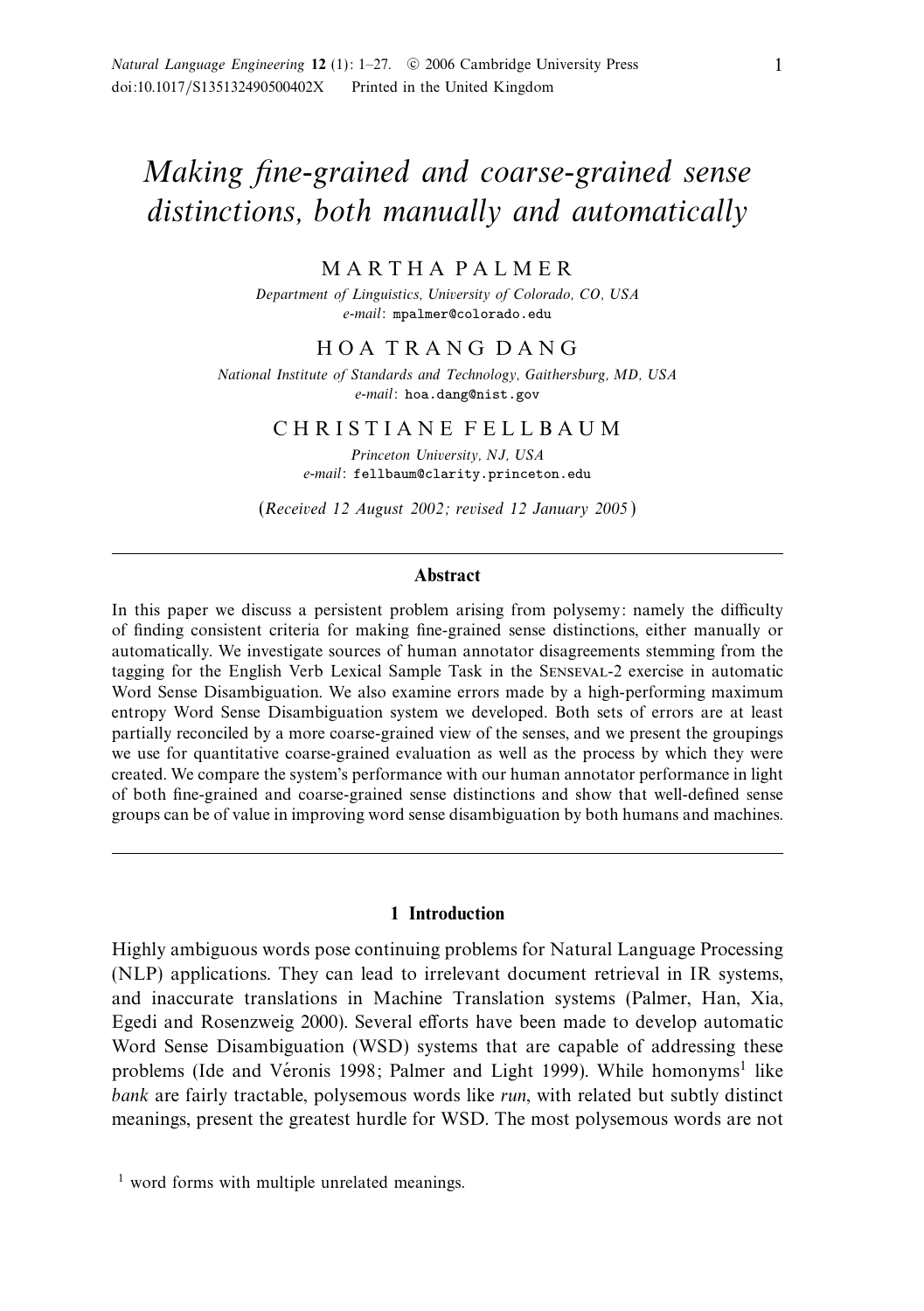only the most frequently occurring ones, but many of their senses are also domainindependent, making the WSD problem ubiquitous. The Senseval (Kilgarriff and Palmer 2000; Edmonds and Cotton 2001) exercises for evaluating automatic WSD systems attempt to create corpora annotated with sense tags to enable the training and testing of supervised WSD systems, and in the process raise questions about how to define the senses in the first place.

In this paper, the central question we ask is, Which senses CAN be distinguished?, and we examine both manual and automatic tagging results in our quest for an answer. There is a separate but related question which is equally important, Which senses NEED to be distinguished? The answer to this, however, is more contextually dependent, in that it can vary from application to application. We will touch on it briefly, with some illustrative examples, at the end of the paper.

In section 2 we review the Senseval-1 and Senseval-2 exercises and the impact the choice of sense inventory (Hector vs. WordNet) had on them. Section 3 discusses general criteria for sense distinctions with examples from both inventories. Next, sections 4 and 5 present our semantic groupings of related WordNet senses and the quantitative evaluation of their effect on both manual and automatic tagging results. We also present our preliminary set of criteria for creating the groupings. We found that the same sense distinctions often prove troublesome for both human taggers and automatic systems. Using our independently derived groupings as a more coarse-grained set of sense distinctions results in similar improvements for both manual and automatic tagging scores. Section 6 concludes with an informal discussion of the utility of our group distinctions for applications such as Machine Translation. We see the groupings as a promising avenue for achieving more accurate automatic word sense disambiguation systems.

## **2 Senseval tagging exercises**

The methodology for applying supervised machine learning techniques to WSD involves a series of steps, beginning with the preparation of tagged data and a corresponding evaluation of its quality. The data are typically a large number of naturally occurring sentences containing a given word, each of which has been tagged with a pointer to a sense entry from a pre-existing sense inventory (a computational lexicon or machine-readable dictionary). A section of the tagged data is used for training, while another section is reserved for testing purposes. Unsupervised machine learning systems and rule-based systems can also be evaluated against the same test data, which is considered to be a Gold Standard. Where the sense inventory provides levels of granularity with respect to the entries the evaluation metric can provide both fine-grained and coarse-grained scores. Since the consistency of the systems cannot be expected to surpass that of humans, high interannotator agreement provides reassurance of the quality of the tagged data. This is, in turn, facilitated by a high quality sense inventory with clear sense distinctions. Unfortunately, sense inventories for a language can be discouragingly diverse, with significant differences with respect to entries for polysemous words (Atkins and Levin 1991), raising doubts about the utility of the tagged data. Since the first two Senseval evaluation exercises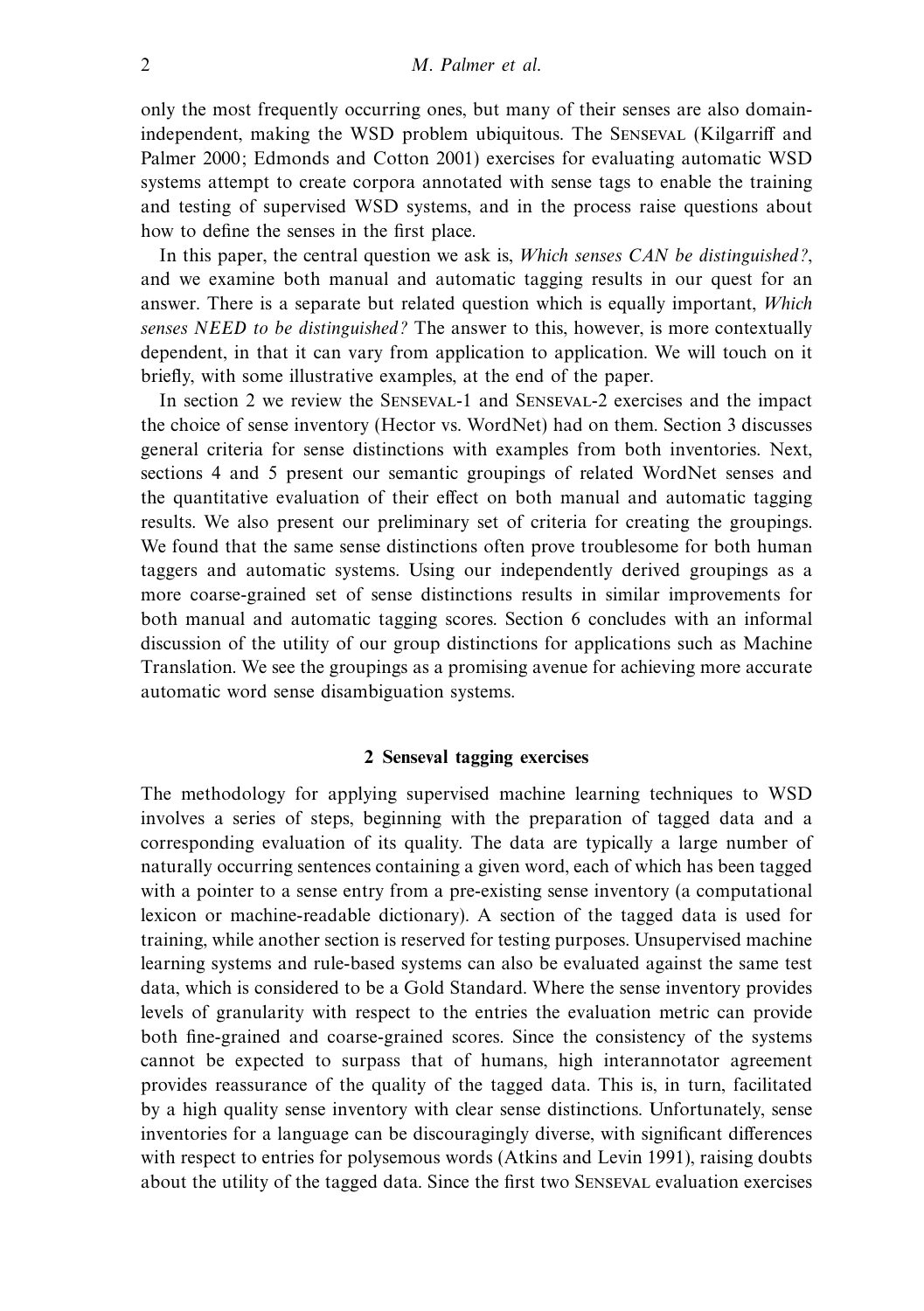used different sense inventories, they provide an opportunity to study the impact of different sense inventories on system performance and inter-annotator agreement.

Senseval-1 The first exercise in automatic WSD, Senseval-1 (Kilgarriff and Palmer 2000), used a DARPA-style evaluation format where the participants were provided with hand-annotated training data and test data and a pre-defined metric for evaluation. The evaluation scheme provided a scoring method for exact matches to fine-grained senses as well as one for partial matches at a more coarse-grained level. ROMANSEVAL, an evaluation for French and Italian, was run in parallel (Véronis and Segonde 2000; Calzolari and Corazzari 2000).

The lexical inventory for Senseval-1 was the Hector lexicon, developed jointly by DEC and Oxford University Press using a corpus-based approach and traditional hierarchical dictionary entries (Kilgarriff and Rosenzweig 2000).<sup>2</sup> After selecting the 34 target lexical items, professional lexicographers tagged sentences containing those items that had been extracted from the Hector corpus. By allowing for discussion and revision of confusing lexical entries before the final test data was tagged, interannotator agreement (ITA) of over 80% was eventually achieved. Replicability was also measured. Replicability is determined by having two different teams of taggers tag the same instances in parallel. After adjudication of each set, the agreement between the sense tags for the two sets is measured. Replicability for four Senseval-1 words (generous, onion, sack, shake) was 95.5%. The initial ITA of each team was in the 80s. In general the 24 participating systems did surprisingly well, with several of the supervised systems getting precision and recall numbers in the high 70s and low 80s on a data set with an average polysemy of 10.7 (Kilgarriff and Rosenzweig 2000). The evaluation metric allowed for both fine-grained scores for exact matches and coarse-grained scores where the tag chosen was a daughter, parent or sibling of the correct tag, based on the entry's hierarchical structure as encoded in the sense inventory. The best scoring system achieved a fine-grained score of  $77.1\%$ <sup>3</sup> accuracy and a coarse-grained score of 81.4%. In general, the lower the system performance, the larger the gap between the fine-grained and coarse-grained scores. The highest fine-grained score on just the verbs, which had an average polysemy of 7.79, was 70.9%. See Table 1 for the complete results.

The Senseval-1 workshop provided convincing evidence that automatic systems can perform WSD satisfactorily, given clear, consistent sense distinctions and suitable training data. However, the Hector lexicon was very small and under proprietary constraints, and the question remained whether it was possible to have a publicly available, broad-coverage lexical resource for English (or any other language) with the requisite clear, consistent sense distinctions.

 $2$  An example hierarchical entry from Hector: bother: 1. intransitive verb, (make an effort), after negation, usually with to infinitive; (of a person) to take the trouble or effort needed (to do something). Ex. "About 70 percent of the shareholders did not bother to vote at all." 1.1 (can't be bothered), idiomatic, be unwilling to make the effort needed (to do something), Ex. "The calculations needed are so tedious that theorists cannot be bothered to do them."

<sup>&</sup>lt;sup>3</sup> The systems we discuss here all attempt every possible tagging, so there is no need to report separate precision and recall scores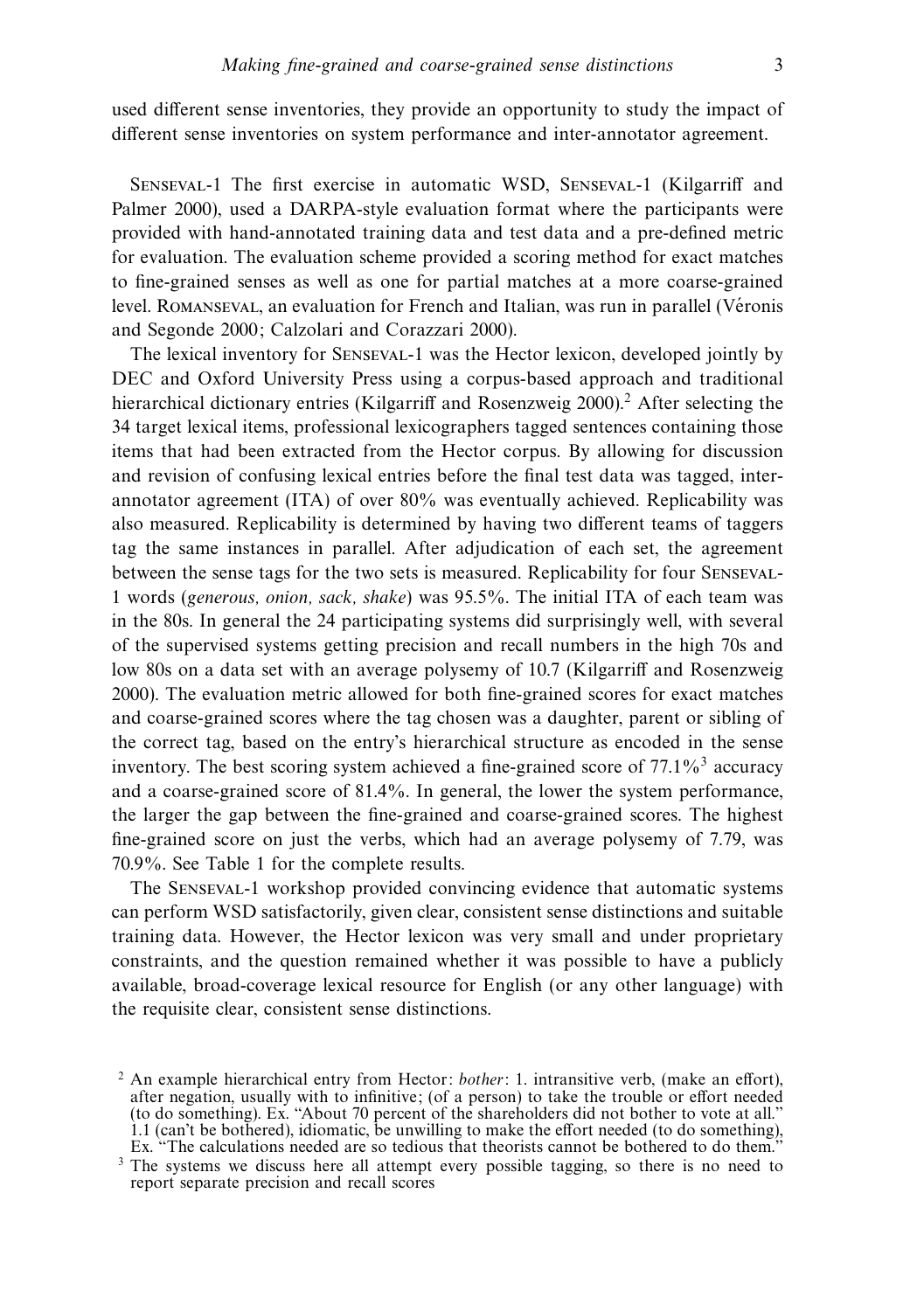| POS.         | Baseline |       | Best Average | Worst |  |
|--------------|----------|-------|--------------|-------|--|
| Verbs        | 0.700    | 0.709 | 0.610        | 0.421 |  |
| <b>Nouns</b> | 0.569    | 0.865 | 0.635        | 0.388 |  |
| Adjs         | 0.717    | 0.777 | 0.615        | 0.377 |  |
| All          | 0.719    | 0.787 | 0.544        | 0.161 |  |
|              |          |       |              |       |  |

Table 1. Accuracy of the LESK-CORPUS baseline and the best, average and worst performing systems in Senseval-1, broken down by part of speech

Senseval-2 – The English Verb Lexical Sample Task Subsequently, the Senseval-2 (Edmonds and Cotton 2001) exercise was run, which included WSD tasks for 12 languages. A concerted effort was made to use existing WordNets as sense inventories because of their wide-spread popularity and availability. English WordNet is a large electronic database organized as a semantic network built on paradigmatic relations like synonymy, hyponymy, antonymy, and entailment (Miller et al. 1990; Miller and Fellbaum 1991; Fellbaum 1998b), and this approach has now been ported to several other languages. The English lexical sample task for Senseval-2 involved 73 lexical items (29 verbs, and the rest nouns and adjectives) taken from WordNet 1.7 and was the result of a collaboration between the authors, who provided training/test data for the verbs and the all-words task,<sup>4</sup> and Adam Kilgarriff, who provided the training/test data for the nouns and adjectives (Kilgarriff 2001; Palmer et al. 2001). Between 75 and 300 instances of each word in the lexical sample task were hand-tagged, depending on the number of senses for the word; the formula of 75 plus 15n, given n senses, was roughly adhered to in determining the number of instances to tag. Multi-word constructions in the corpus (e.g., "call attention to") were explicitly marked for head word ("call") and all satellites in the construction ("attention to"). The data came primarily from the Penn Treebank II Wall Street Journal corpus (Marcus et al. 1993), but was supplemented with data from the British National Corpus whenever there was an insufficient number of Treebank instances. The instances for each word were partitioned into training/test data using a ratio of 2:1.

Because the verbs were the most polysemous words in Senseval-2, they will remain the focus for the rest of the paper. The lexical sample verb task consisted of twentynine verbs, with an average polysemy of 16.28 senses using the pre-release version of WordNet 1.7. These were chosen from among the most polysemous verbs in the all-words task. Double blind annotation by two linguistically trained annotators was performed on corpus instances, with a third linguist adjudicating between interannotator differences to create the "Gold Standard." Most of the revisions of sense definitions relevant to the English tasks were done by the adjudicator prior to the bulk of the tagging, although there was much less discussion among the taggers of

<sup>4</sup> For the details of this task, which involved 5K words of running text consisting of three Penn TreeBank II articles, see Palmer, et al., (Palmer et al. 2001). A simple baseline strategy which simply tags each head word with the first WordNet sense for the corresponding Treebank part-of-speech tag, has a score of 57%, as compared to the best system score of 69%. Complete results are at http://www.sle.sharp.co.uk/senseval2/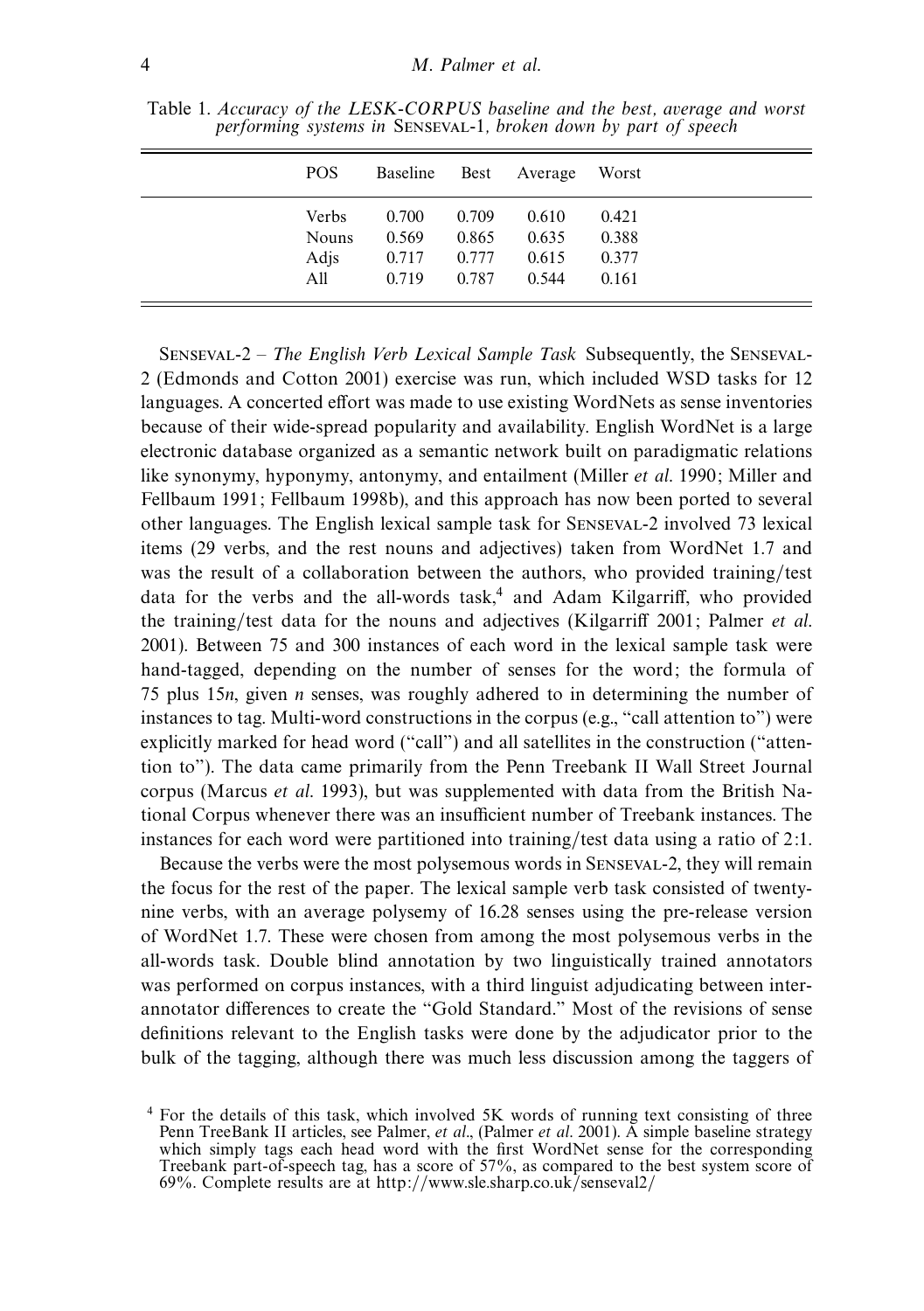| POS.         | baseline | best  | average | worst |
|--------------|----------|-------|---------|-------|
| Verbs:       | 0.445    | 0.576 | 0.419   | 0.186 |
| <b>Nouns</b> | 0.547    | 0.695 | 0.540   | 0.244 |
| Adis         | 0.591    | 0.732 | 0.572   | 0.216 |
| All          | 0.512    | 0.642 | 0.489   | 0.239 |

Table 2. Accuracy of the LESK-CORPUS baseline and the best, average and worst performing systems in SENSEVAL-2, broken down by part of speech

how senses were to be applied than there had been with the Senseval-1 taggers. The average inter-annotator agreement (ITA) rate achieved with these verb senses was  $71\%$  (see Table 7) which is comparable to the  $73\%$  agreement for all words for SemCor, a previous tagging project using WordNet 1.4. (Fellbaum et al. 1997; Fellbaum et al. 1998). The nouns and adjectives, which were less polysemous overall, have an ITA of 85% (see Table 2).

WordNet does not offer the same type of hierarchical entry that Hector does, so the verbs were also grouped by two or more people, with differences being reconciled, and the sense groups were used for coarse-grained scoring of the systems. Using these independently derived grouped senses the inter-annotator agreement figures rose to 82%. Section 3 contains a detailed discussion of the criteria for grouping and the impact of the groups on ITA.

For system comparisons we ran several simple baseline algorithms similar to the ones that had been used in Senseval-1, including COMMONEST, LESK (Lesk 1986), LESK-DEFINITION, and LESK-CORPUS (Kilgarriff and Rosenzweig 2000). In contrast to Senseval-1, in which none of the competing systems performed significantly better than the highest baseline, this time most of the systems performed comparably to the highest baseline (LESK-CORPUS, at 45.5%), with approximately half performing better, and the top system achieving 57.6% (Palmer et al. 2001) on the verbs alone, with 64.2% on the overall task (nouns, verbs and adjectives). Again the groupings which were used for coarse-grained scoring produced significantly better results for most systems for most verbs. Our own system, which was not officially entered in the exercise, performed well at 62.5% for verb senses and 71.7% for grouped senses (Dang 2004). For the entire lexical sample task (verbs, nouns and adjectives), the highest system scores (from Johns Hopkins University) were  $64.2\%$  fined-grained and  $71.3\%$  coarse-grained.<sup>5</sup> In general the nouns and adjectives had lower polysemy and higher scores (71.8% score, ITA 85%, polysemy 4.9) (Yarowsky, Florian, Cucerzan and Schafer 2001). See Table 2 for the complete results.

Senseval-3 The most recent Senseval, Senseval-3, was held in Barcelona, Spain in conjunction with ACL-04 (Senseval 2004). The scope of the evaluation expanded yet again, this time including 16 different tasks and literally hundreds of teams.

 $5$  They have since improved their overall fine-grained score to 66.3%.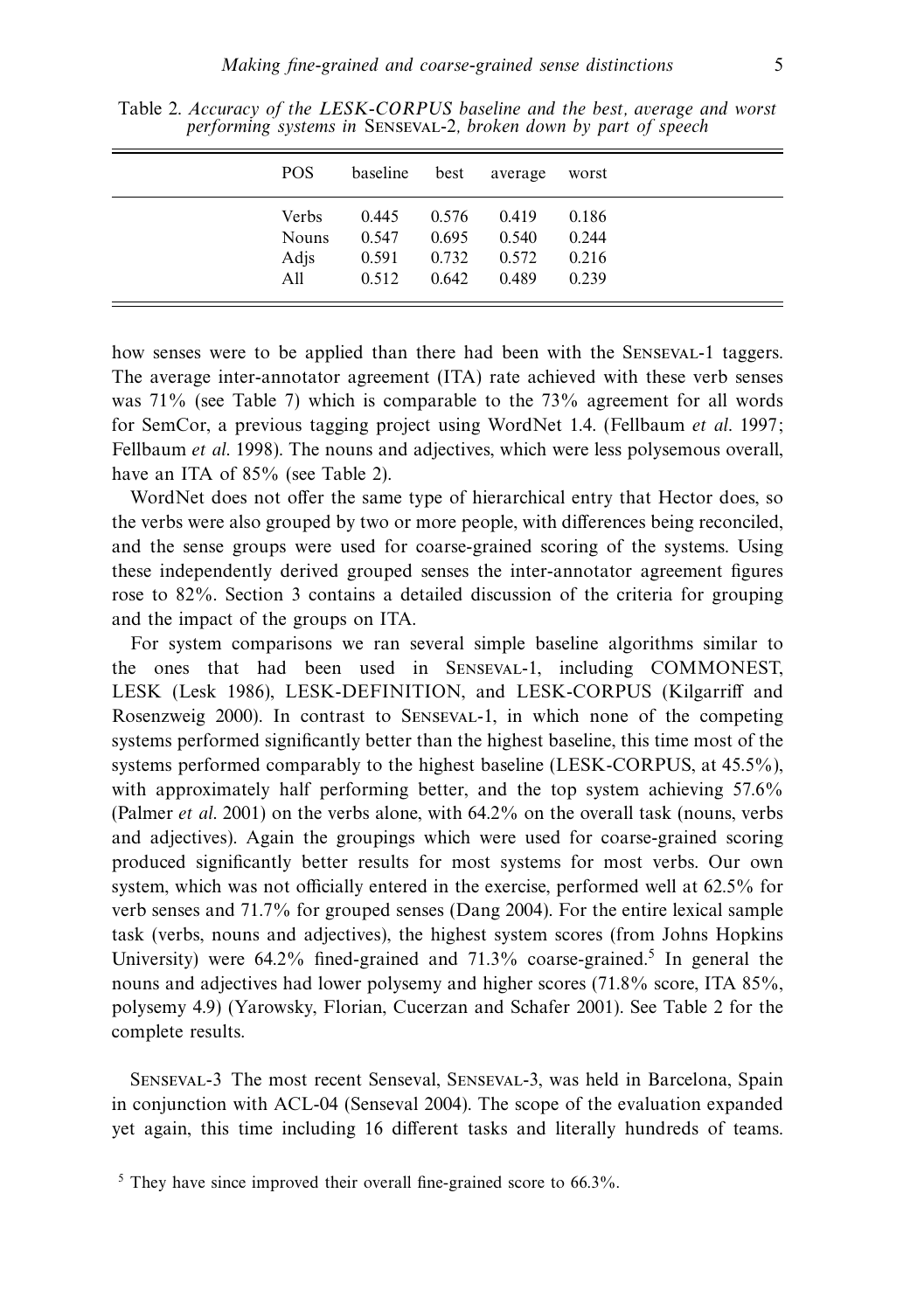One major difference was that the English lexical sample task tried to avoid the expensive overhead of a supervised manual tagging project and made use of the Open Mind Word Expert interface to collect tagged instances. This resulted in a fair amount of data being produced, although the ITA was somewhat lower than that attained by more traditional methods, 62.8% for single words (Mihalcea and Kilgarriff 2004). There were many new techniques described at the workshop, although on the whole system performance is still clearly tied to ITA, and when this is low, system performance follows suit. Given the lower ITA, we have not included this data in our current discussion.

Comparison of Tagging Exercises Prior to the Senseval-2 exercise, there were concerns expressed about whether or not WordNet had the requisite clear, consistent sense distinctions. Both the inter-annotator agreement figures and the performances of the systems are lower for Senseval-2 than for Senseval-1, which seemingly substantiates these concerns (see Tables 1 and 2). However, in addition to the differences in sense inventories, one must also bear in mind the highly polysemous nature of the Senseval-2 verbs which are on average twice as polysemous as the SENSEVAL-1 verbs, an average polysemy of  $16.28$  compared to  $7.79<sup>6</sup>$  High polysemy has a detrimental effect on both manual and automatic tagging, although it does not correlate negatively with system performance as well as entropy does (Palmer et al. 2001).

We can get a better comparison of the quality of the tagged data (and, indirectly, of the sense inventories) for Senseval-1 and Senseval-2 by comparing the performance of our automated system on similar subsets of data from the two exercises. Does the system perform comparably given data for verbs of similar polysemy? To test this, we first found the most polysemous verbs from SENSEVAL-1, bury, float and seize, with a polysemy in Hector of 15, 18 and 11, respectively.<sup>7</sup> Factoring out the verbs with lower polysemy and discarding the phrasal filter from our system<sup>8</sup> which was only applicable for Senseval-2, we find very little difference in the system performance: 59.7% for Senseval-1 versus 60.0% for Senseval-2 with a baseline well below 45%. This small sample indicates that even with different sense inventories, when controlling for polysemy, Senseval-2 data gives rise to very similar system performance as Senseval-1 data. The simplest explanation of the lower system performance overall on Senseval-2 is therefore the higher average polysemy of the verbs in the task. It is likely that, in spite of the lower interannotator agreement for Senseval-2, the double blind annotation and adjudication

<sup>6</sup> Overall polysemy for Senseval-1 is 10.7. The Hector sense inventory is more hierarchical and makes different sense distinctions, but on the whole has a total number of senses for individual words that is similar to WordNet's.

 $7$  Their WordNet 1.7 polysemy Figures are 6, 8, and 8, illustrating the variable nature of sense distinctions across different lexical resources. (Atkins and Levin 1991)

<sup>8</sup> In contrast to Senseval-1, senses involving multi-word constructions in Senseval-2 could be directly identified from the sense tags themselves (through the WordNet sense keys that were used as sense tags), and the head word and satellites of multi-word constructions were explicitly marked in the training and test data.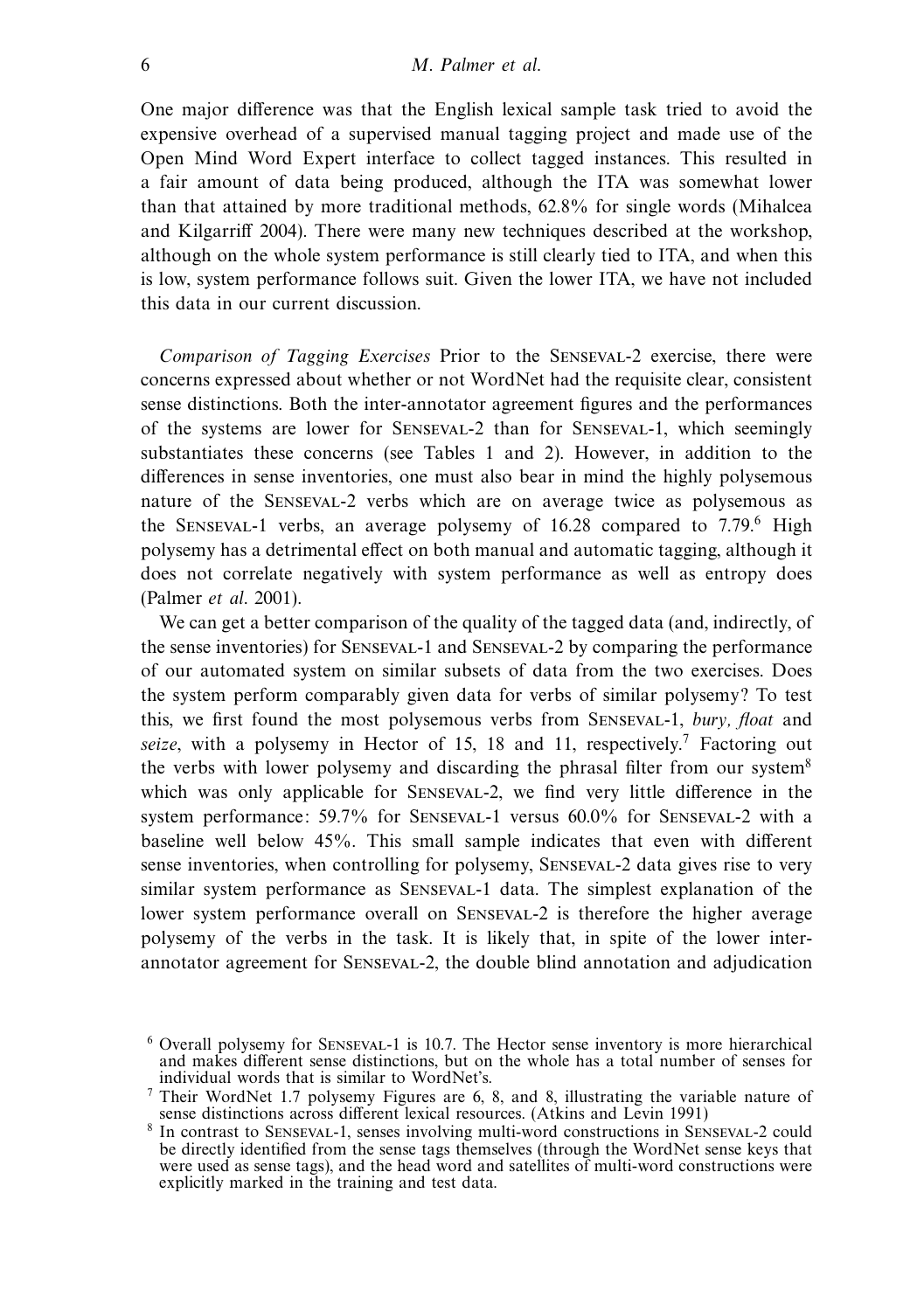provided a reliable enough filter to ensure consistently tagged data with WordNet senses.

We are still faced with the challenge of improving ITA and system performance on highly polysemous lexical items, regardless of the sense inventory being used. As an additional check, we had our taggers re-tag a subset of the Senseval-1 data to see if we could replicate the higher ITA results. We tagged 35 words (at least 10 each of nouns, verbs, and adjectives). For nine of the words we tagged all of the Senseval-1 instances, several hundred for each word. Due to time constraints, for the remaining 26 words, we took fifty instance subsets for each word, ensuring the different senses were distributed as evenly as possible. For the 9 large data-set words the ITA was  $81.1\%$ ; for the 50-instance words the ITA was  $75.8\%$ , with an overall average of 80.1%. This is in keeping with the reported ITA of over 80% for Senseval-1, and is certainly much higher than the 71% ITA for the Senseval-2 verbs. This is almost certainly due to the lower polysemy and not just the different sense inventories. It is not surprising that the larger data sets result in higher ITA. This may be be partly an artifact of practice, but is also because these larger sets contain a much higher proportion of the most frequent senses, so they have a higher baseline.

We also considered the effect of training set size on the performance of the systems. Ignoring outliers, there were on average half as many training samples for each verb in Senseval-2 as there were in Senseval-1. However, the smaller set of training examples did not seem to be a major factor in the performance of our system on verbs of similar polysemy in Senseval-1 and Senseval-2. Others have found that the accuracies of automatic WSD systems over all parts of speech (nouns, verbs, and adjectives) of Senseval-2 increased as training sizes increased (Yarowsky and Florian 2002). Although we also found additional data useful for Chinese sense tagging (Dang, Chia, Chiou and Palmer 2002), when we used 10-fold cross-validation and enlarged our Senseval-2 training set for verbs by using a partition of 9:1 instead of 2:1, we found a relative improvement in accuracy of only 2.0%. However, because these training set sizes were increased by only 35%, further experimentation is needed to determine whether or not significantly more training data would benefit high polysemy verbs.

Given the close correlation between lower polysemy and higher ITA, we feel this is an important angle to pursue. In the next section, we will first examine the nature of sense distinctions, and the sources of sense tagging disagreements. We then present our criteria for creating sense groups, and discuss the impact these groups have on the human tagger disagreements as well as automatic tagging errors for highly polysemous verbs. One can take comfort from the knowledge that the majority of lexical items do not exhibit the high polysemy of the verbs discussed here.

#### **3 Sense groupings**

The difficulty of achieving accurate data for sense tagging has been thoroughly attested to in the literature (Kilgarriff 1997; Hanks 2000). There is little optimism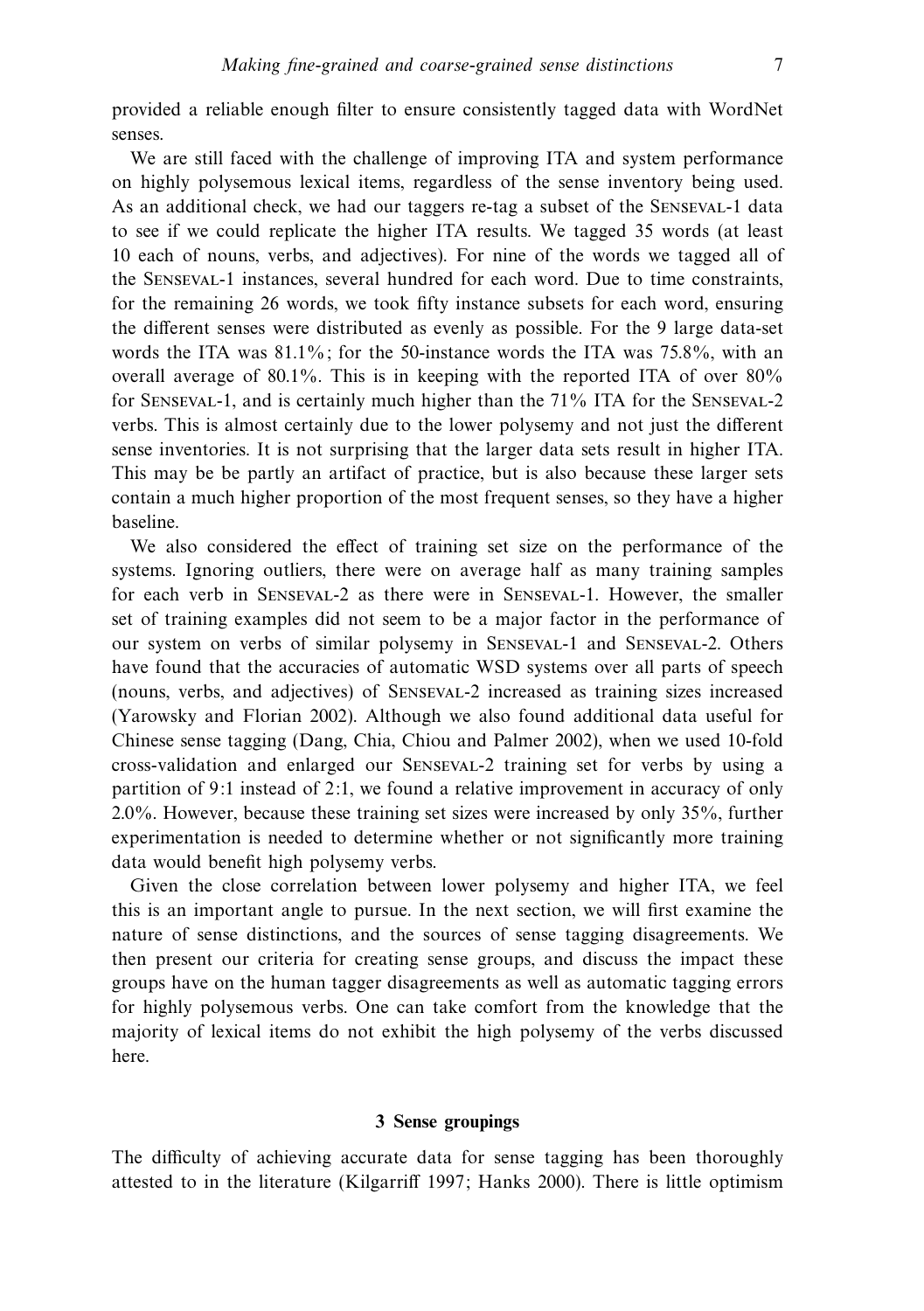about finding criteria for making indisputable sense distinctions, with difficulties being found with truth-theoretical criteria, linguistic criteria and definitional criteria (Jones 1986; Geeraerts 1993). Several decades ago, Karen Sparck Jones proposed data-driven synonym sets as the only reliable means of characterizing a word's behavior, similar to the approach later adopted by WordNet. In spite of the proliferation of dictionaries, there is no current methodology by which two lexicographers working independently are certain to derive the same set of distinctions for a given word. Even given identical corpus-based examples there are still many fairly arbitrary judgements for the lexicographer to make, such as when to stretch an existing sense to encompass extended meanings, and when to create a new sense. The inherent complexity of objects ensures that references to them must often be multi-faceted (Cruse 1986; Asprejan 1974; Pustejovsky 1991). Events are at least equally complex and perhaps even more difficult to characterize (Talmy 1991). The inherent fluidity of language ensures that a definition of a word is a moving target; as long as it is in use its meaning could continue to expand. One of the greatest challenges for the creation of a static sense inventory lies in the complex and constantly changing nature of the vocabulary, bringing into question the feasibility of the sense tagging task.

The mapping between Hector and WordNet 1.6 that was made available for Senseval-1 provides striking evidence of the different choices lexicographers can make in determining sense distinctions. It is immediately apparent that Hector and WordNet often have different numbers of senses for the same lemma (see footnote 7). Closer examination of individual words such as shake reveals even more fundamental mismatches. Hector and WordNet entries for shake have the same number of main senses (8). However, there is variation in the verb-particle constructions they have chosen to include, with the result that Hector has 27 total senses while WordNet only has 15. At a more fundamental level, while Hector distinguishes between shaking hands with someone, shaking one's fist and shaking one's head, WordNet does not. Hector also distinguishes between the unaccusative TREMBLE sense, My hands were shaking from the cold, and the more active, transitive, causative MOVE sense, He shook the bag violently, where someone intentionally moves an object back and forth. WordNet collects these together, along with She shook her cousin's hands, as WN1, and instead makes distinctions with respect to the type of motion: WN2, gentle tremors; WN3, rapid vibrations; or WN4, swaying, which Hector does not. These distinctions can all be seen as justifiable choices, but they carve the semantic space up in very different ways.

As we demonstrate below, coarser-grained sense distinctions can sometimes alleviate the difficulties involved in mapping between sense inventories, as well as reconcile inter-annotator disagreements. We begin by introducing the criteria for creating the groups which led to significant revisions of pre-existing WordNet groups, and discuss the factors behind their positive impact on performance. There are situations where, rather than trying to force an exact match with a fine-grained sense, it may be more prudent to equivocate by choosing a less-specific cluster of senses.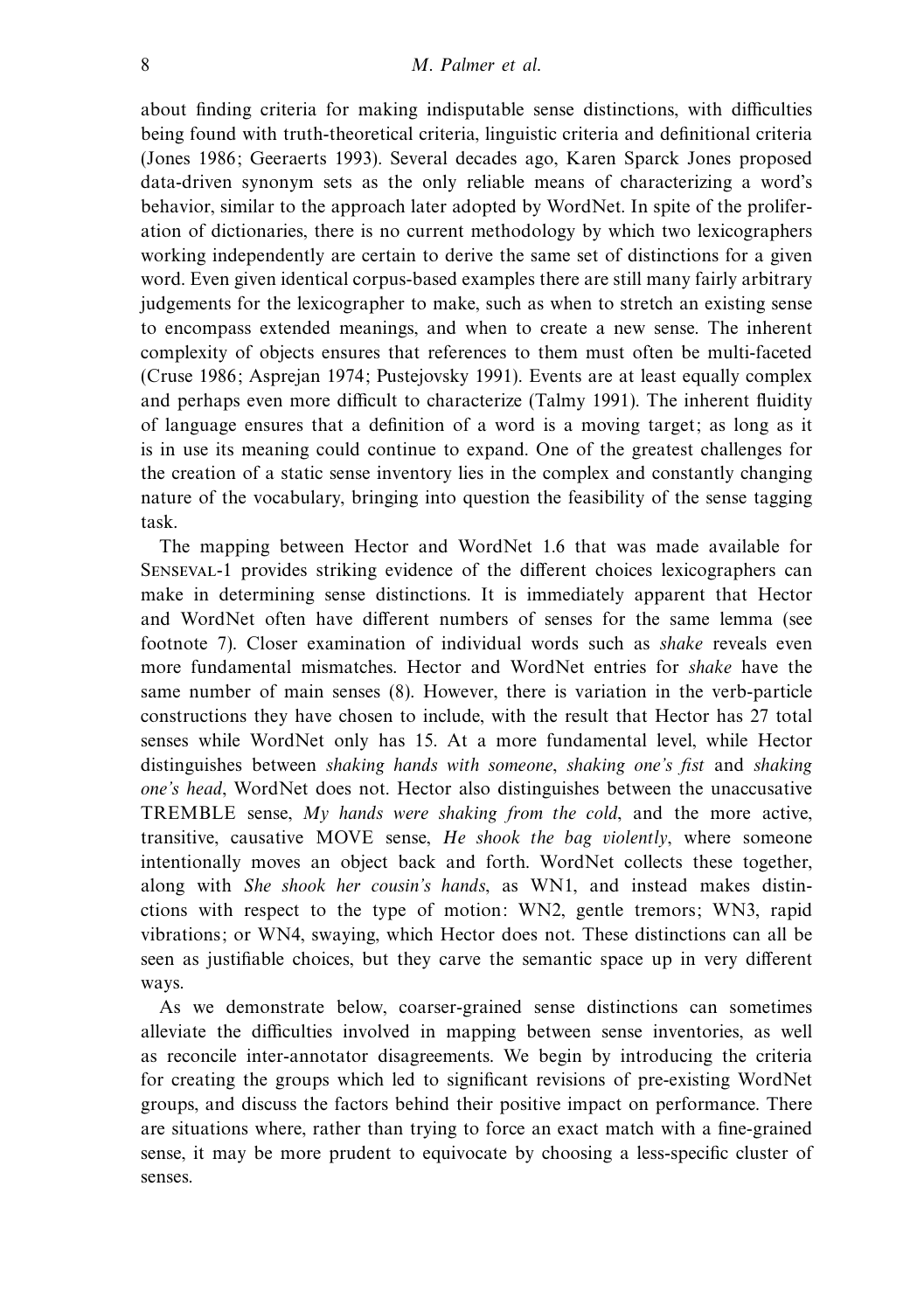## *3.1 Using Levin classes to group* shake

Our interest in grouping was initially sparked by the mismatched Hector and WN entries described above, and our attempts to reconcile them. Shake proved especially amenable to grouping, and most of the shake differences mentioned above were resolved by the groups. Our shake groups were inspired by our study of Levin classes, where verbs are grouped together based on their ability to appear in similar sets of syntactic frames which are assumed to reflect underlying semantic similarities (Levin 1993; Dang et al. 1998; Dang et al. 2000; Kipper et al. 2000). These frames often correspond to syntactic alternations such as indefinite object drop,  $[We$  ate fish and chips./We ate at noon.]; cognate object realization, [They danced a wild dance./ They danced.]; and causative/inchoative [He chilled the soup./The soup chilled.].

Several basic senses of shake appear in different Levin classes from which we derived five major, coarse-grained sense divisions, each one of which can be subdivided further. The 27 Hector shake senses and the 15 WordNet shake senses can all be partitioned into these five divisions (although WN1:**move** still gets mapped to more than one division), with idioms being listed separately (Palmer, Dang and Rosenzweig 2000).

The basic sense, Sense 1 (Levin Class 47.3), is the externally controlled shaking motion which results when a person or an earthquake or some other major force causes an object to move back and forth. This same motion can be amplified with directional information indicating a result such as off, down, up, out or away (Classes 26.5, 22.3). If a path prepositional phrase is specified, such as shook the apples out of the tree or shook water from the umbrella, then a change of location (CH-LOC) occurs, Sense 2 (Class 9.3). The same back and forth motion can occur during Body-Internal states such as *shaking from cold or fear*, i.e. TREMBLING, which gives us Sense 3 (Class 40.6). If a particular BODY-PART is shaken in a conventionalized gesture, such as shaking hands, fists or fingers, then a communicative act takes place, Sense 4 (Class 40.3.2). Finally non-physical usages are all classified as Sense 5 (Class 31.1, Psych verbs), such as shaken by the news/the attack/his father's death.

## *3.2 Criteria for WordNet sense grouping*

The success we had in using these coarse-grained partitions to reconcile Hector and WordNet led us to re-examine the use of previous groupings in WordNet 1.6. One of the main differences between WordNet and a standard dictionary is the lack of an hierarchical organization for the distinct senses of an entry. They are all simply listed sequentially. WordNet, after all, supplies a wealth of inheritance information via hypernyms and synonym sets. However, these do not lend themselves readily to forming natural sense hierarchies, and have not been especially beneficial for automatic WSD systems (Lin 1998; Mihalcea and Moldovan 2001). The variation in hypernyms that occurs in most of the groups listed below provides evidence for why automatic grouping by hypernyms has not been more successful.

We decided to substantially revise and augment the existing WordNet 1.6 groupings for WordNet 1.7. In this section we discuss the rationale behind our new groupings and the methodology used to produce them. Coarse-grained sense distinctions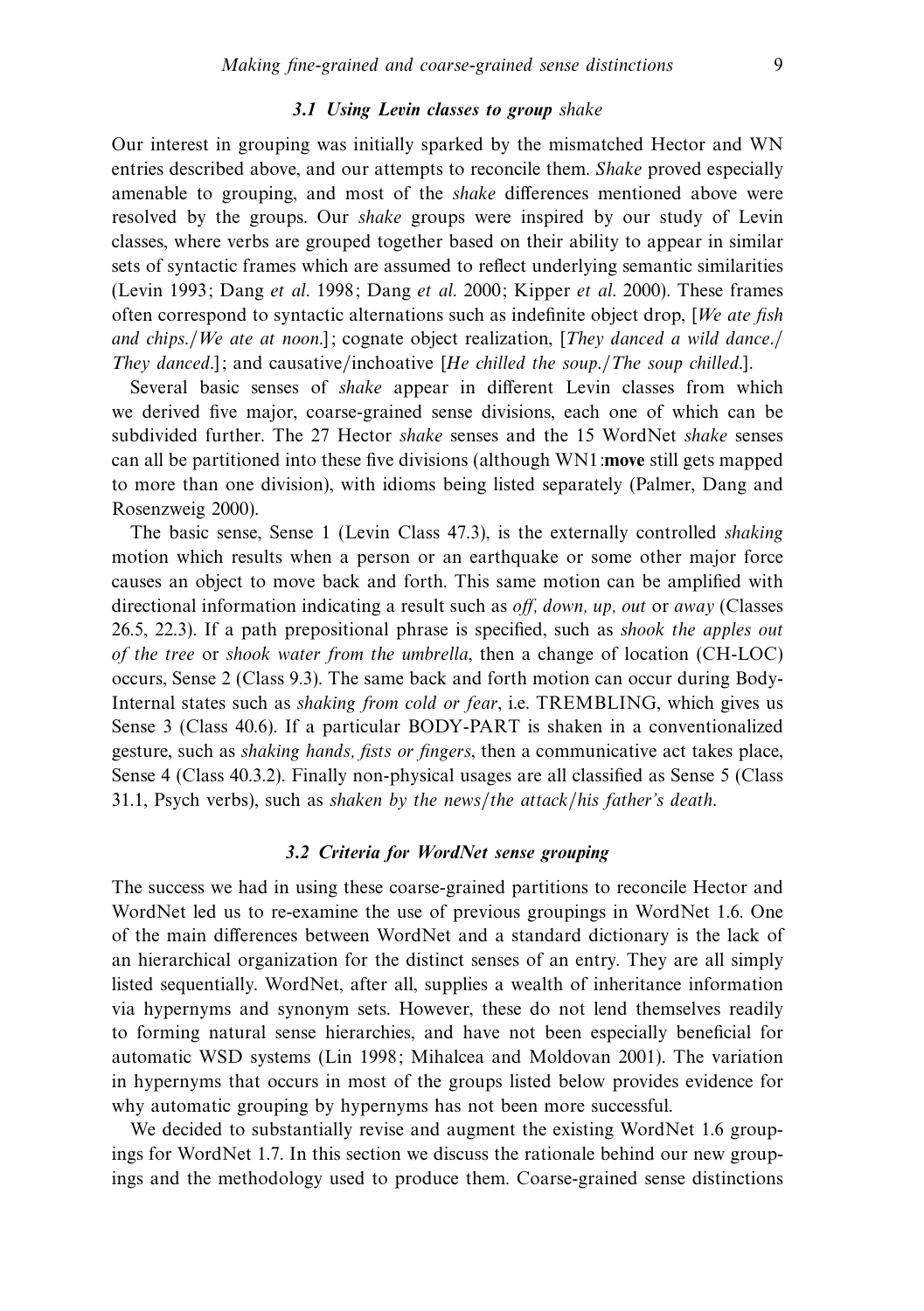are only slightly easier to define than fine-grained ones, and there are often cases where a sense appropriately belongs to more than one group. We chose the simplest possible style of grouping with no overlaps, acknowledging that this would sometimes be less than satisfactory.

WordNet 1.6 Groups WordNet typically has distinct entries for different syntactic forms of a verb. The result is that the syntactic alternations, such as causative/inchoative, that are grouped together by Levin into one class are often treated as distinct senses by WordNet. This design choice also forces sense distinctions for a given verb based on argument alternations (Levin 1993) to appear in different hypernym hierarchies (Fellbaum 1998a). So He chilled the soup is WN2, CAUSE TO CHANGE, and The soup chilled is WN3, UNDERGO A CHANGE. These approaches are not as contradictory as they seem. The Levin classes focus on the commonality of meaning that is preserved across different syntactic frames, allowing for subtle differences, while the WordNet senses capture the subtle shift in meaning occasioned by each different syntactic frame, without excluding possible commonalties.

WordNet 1.6 groupings were limited to linking together certain pairs of syntactic alternations, such as causative/inchoative. These links only affected 3.5% of the senses of our Senseval-2 verbs, and had no impact on system performance or reconciliation of inter-annotator agreements.

WordNet 1.7 Groups We decided to do a much more comprehensive grouping of the Senseval-2 senses, following the lead of the shake example, and attempting to provide specific criteria for the human groupers, as described below.9 The groupings were made without reference to any corpus instances, although most of the groupers were also taggers. Each set of senses was grouped independently by two separate taggers. Discrepancies in the groupings were discussed and then adjudicated by a third tagger (Fellbaum et al. 2001). In contrast with hierarchical dictionary entries, this approach has a distinctly bottom-up, self-organizing flavor, and varies quite a bit from verb to verb. This is not really arbitrary, since different words require different criteria. A pure *change-of-state* verb like *break* will be especially sensitive to the type of object undergoing the change of state. Members of the same semantic class might cluster together quite naturally, as in breaking vases/windows/glasses vs. breaking arms/legs/heads. For activity verbs such as shake or wipe, the distinctions might become much more fine-grained, as in shaking a fist vs shaking hands (Hanks 1996), or less fine-grained wiping one's face/the table. The necessity of varying the criteria for sense distinctions on a word by word basis is also borne out by several machine learning experiments, where optimal performance is only achieved by allowing each word to choose its own parameter values (Veenstra et al. 2000; Yarowsky et al. 2001).

<sup>9</sup> Many of these criteria stemmed from a set of lectures given at Penn by Patrick Hanks in the fall of 2000.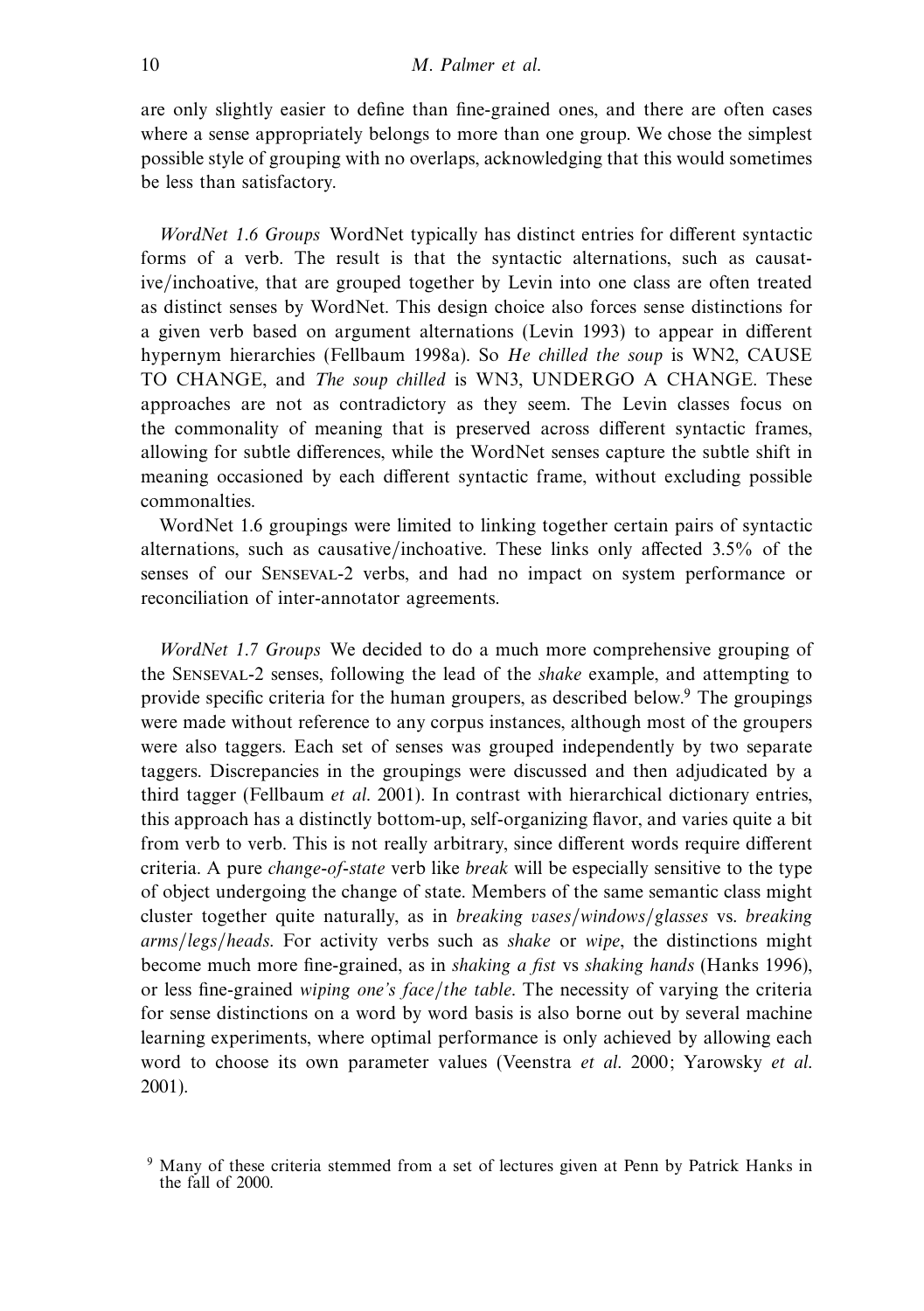| Sense No. | Description                                | Example              | Hypernym        |
|-----------|--------------------------------------------|----------------------|-----------------|
| WN3       | play (music) on<br>an instrument           | "The band played on" | PERFORM         |
| WN6       | play a melody                              | "Play it again, Sam" | <b>RECREATE</b> |
| WN7       | perform music on<br>(a musical instrument) | "play the flute"     | SOUND           |

Table 3. Play senses, WordNet 1.7

Syntactic criteria Syntactic structure performed two distinct functions in our groupings. Recognizable alternations with similar subcategorization frames were often a factor in choosing to group senses together, as in the Levin classes, whereas distinct subcategorization frames were also often a factor in putting senses in separate groups as discussed below.

Syntax is often considered a mirror of the underlying semantics. Major differences in subcategorization frames for the same verb can reflect correspondingly major differences in meaning, e.g. John left the room (one object) vs. Mary left her daughterin-law her pearls in her will (double object). When this is the case, applying a coarse syntactic filter to a verb's usages can be the simplest way of quickly capturing the underlying sense distinction. In other cases, where the subcategorization frames correspond to the types of alternations discussed above, the changes in meaning can be very slight. For example, in WordNet 1.7 play has the three separate senses given in Table 3, all of which can refer to the same event of playing music on a musical instrument.

These different senses are clearly related (in fact, 6 and 7 have the same syntax and differ only in the type of direct object), but these relations are not reflected in their hypernyms which emphasize the differences in what is being highlighted by each sense, rather than the similarities. Some lexicographers might argue that these slightly different usages should not be considered separate senses at all, but in the event that they are distinguished there can be little controversy in creating a group for them. The sense group also clearly corresponds to a broader, more underspecified sense which is not explicitly listed and which does not participate in any of the WordNet semantic relations. The groupings determined by this criteria had the most overlap with the previous groupings from WordNet 1.6. The complete grouping of play is given in Table 9.

We used Levin class membership as much as possible in assessing syntactic criteria, and while it was always useful, it was rarely as comprehensive as it had been for shake. The Levin classes were never intended to provide complete coverage of all senses, and they often only include one or two major senses of a word. An expanded version of these classes that included more senses could be very helpful. VerbNet, a computational lexicon based on the Levin classes is being developed, and the classes are currently being extended (Dang et al. 1998; Kipper et al. 2000; Dang et al. 2000; Kipper et al. 2004). Future research will be aimed at investigating the relevance of these expanded classes to sense distinctions.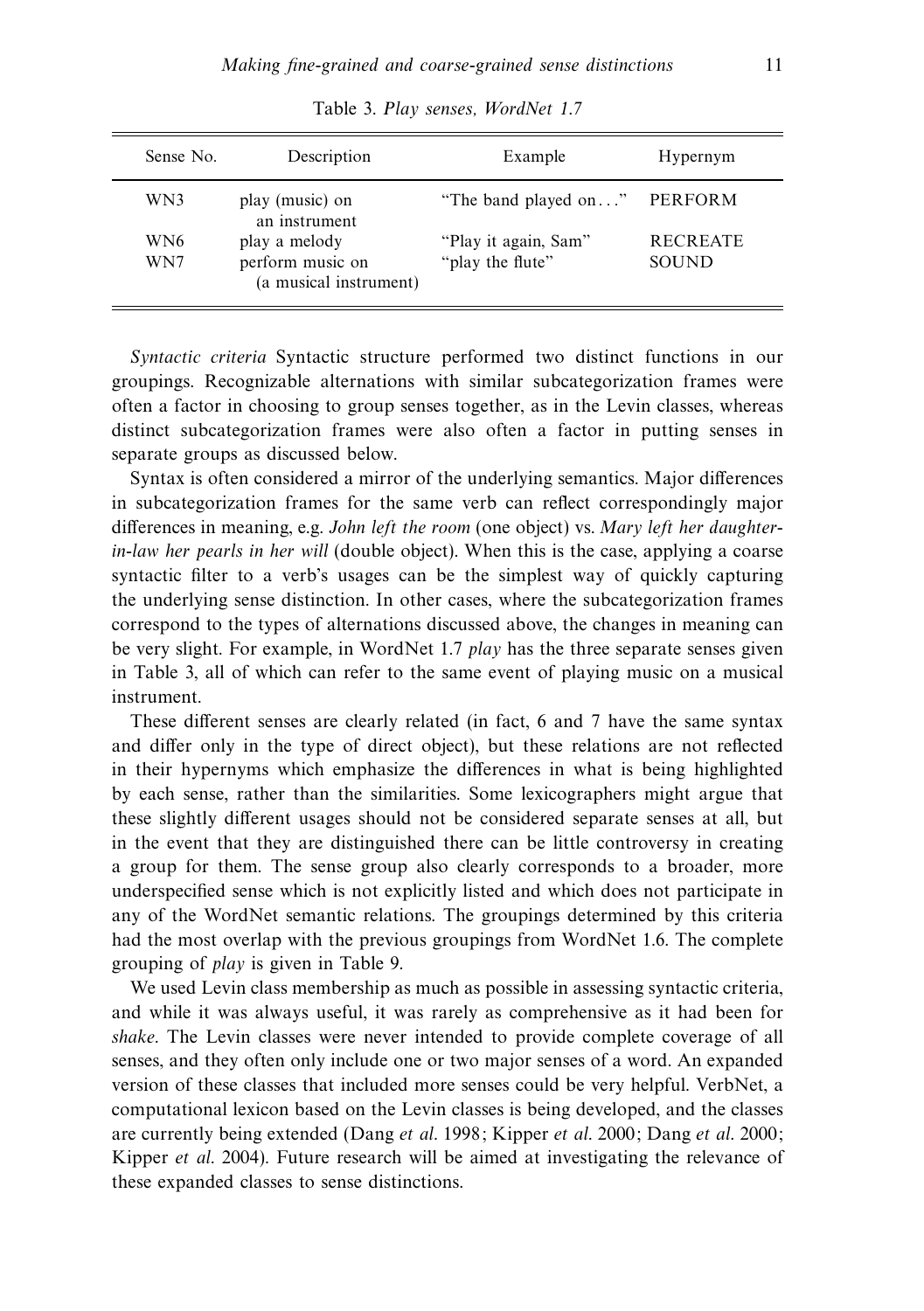Semantic criteria Clear semantic criteria for groupings are even more variable (Hanks 2000). Senses were grouped together if they were more specialized versions of a general sense. Our criteria for grouping senses separately included:

- differences in semantic classes of arguments (abstract versus concrete, animal versus human, animacy versus inanimacy, different instrument types . . .),
- differences in entailments (a change of state of an existing entity versus the creation of a new entity),
- differences in the type of event (abstract, concrete, mental, emotional . . .),
- whether there is a specialized subject domain, etc.

Note that many of our criteria, such as semantic class, subject domain and underlying predicate-argument structure, represent a shallow level of semantic representation that is becoming increasingly accessible to automatic processing techniques.

## *3.3 Applying the criteria to a specific verb*

In the grouping of an actual verb entry, reference is made to both syntactic and semantic criteria, in whatever way is most suitable for that verb. WordNet often has separate entries for the intransitive form of a transitive verb, but that is not always the case when the transitive usage predominates. The same semantic criterion, such as the semantic class of the syntactic subject or object, is sometimes used to separate entries into two different sense groups and sometimes not. The more explicit we can be about the criteria we use for each verb for both grouping senses and distinguishing them, the more consistent we can be in tagging and in the categorizations of new usages, so we have attempted to label our sense groups with the criteria for distinguishing them. The sets of criteria are by necessity verb specific, and a slightly different set of criteria, applied in a unique order, is used for each verb, as illustrated below by our two example verbs. As discussed above, it's not surprising that different criteria would apply to different verbs. Change-of-state verbs like break or melt are much more affected by the type of object they are applied to than action verbs such as sweep or wipe. One of our goals for future work is looking for generalizations about sense distinctions that can be made with respect to classes of verbs rather than individual verbs.

Call The case of major subcategorization frame differences corresponding to clear sense distinctions is illustrated by call. Our final grouping of call includes several groups with distinctive predicate-argument structures, as in the sentential complements of Group 1: [1,3,19,22], X call Y Z: ascribe an attribute Z to Y (see Table 4). This is in contrast with most of the other call groups, which shared a straightforward transitive frame associated with a binary predicate-argument structure, as in Group 2: [2,3], X called Y (on the phone) or Group 3: [4,7,9], X called a meeting/X was called for jury duty. These groups are distinguished from each other semantically rather than syntactically. Group 2 involves a specific type of instrument and Group 3 is a summons to a particular type of activity (Fellbaum et al. 2001).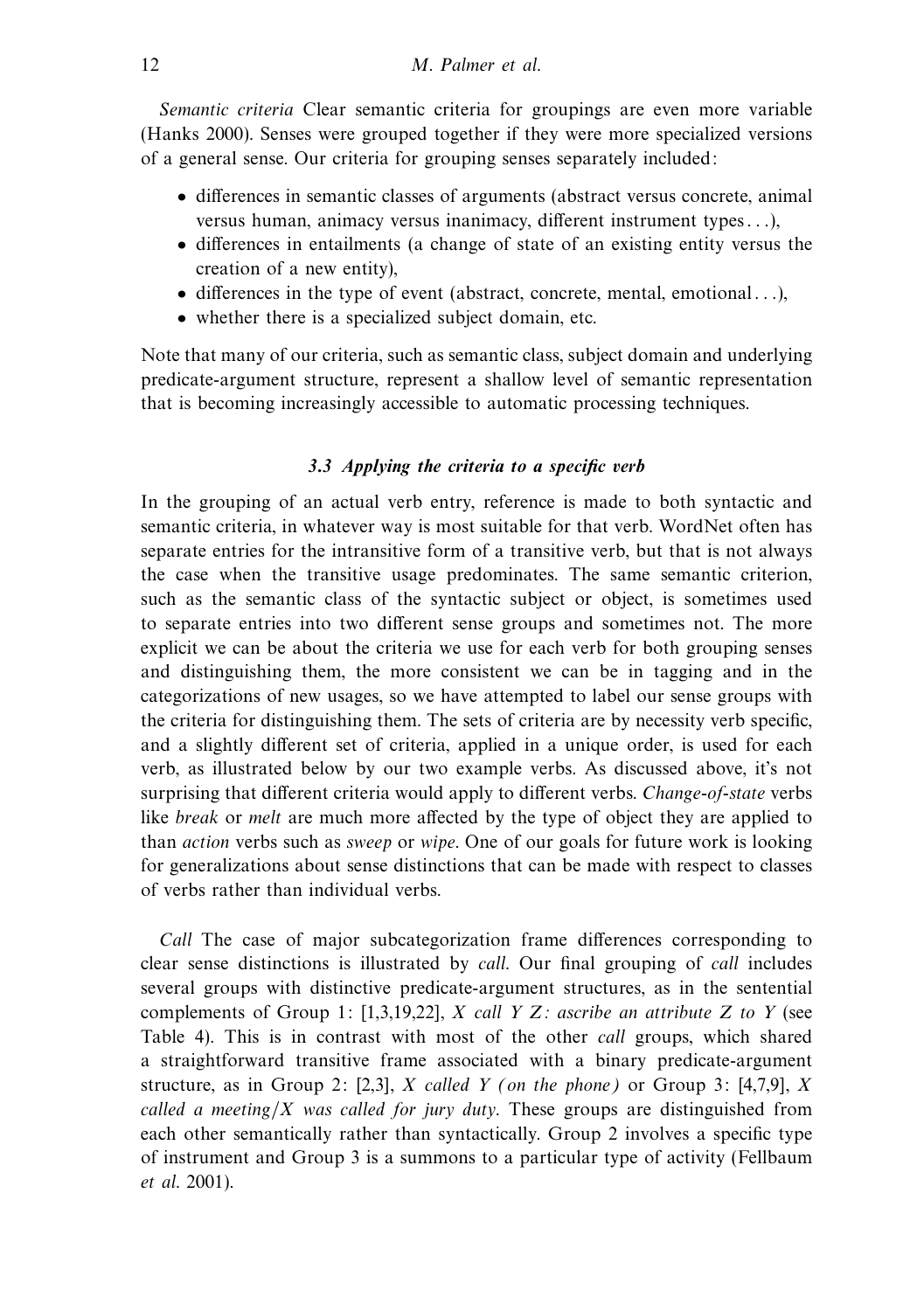| Sense No.           | Description                        | Example                                                                           | Hypernym                     |
|---------------------|------------------------------------|-----------------------------------------------------------------------------------|------------------------------|
| WN1<br>WN3          | name, call<br>call, give a quality | "They named their son David"<br>"She called her children"<br>lazy and ungrateful" | LABEL<br>LABEL               |
| <b>WN19</b><br>WN22 | call, consider<br>address, call    | "I would not call her beautiful"<br>"Call me Mister"                              | <b>SEE</b><br><b>ADDRESS</b> |

Table 4. Call senses, Group I, WordNet 1.7

Develop In contrast, syntactic structure did not play as primary a role in our grouping of develop, as shown in Table 5. Two entire groups (1 and 4) are separated from two other groups (2 and 3) simply on the basis of whether or not the development process had to be instigated by an outside causal agent. Group 4 is distinguished from Group 1 because it involves the improvement of an existing entity rather than the creation of a new entity. The outside agent usages are more likely to be transitive, whereas the internally controlled ones are more likely to be intransitive, but alternations do occur. These major distinctions affect 17 of the senses, while the remaining 5 are each associated with specialized subject domains, such as CHESS, FILM or MATH.

### **4 Impact of groupings on manual taggings**

Our inter-annotator agreement figures, given in Table 7, were not as high as we had hoped, prompting a closer look. For several of the verbs we retagged a subset of 50 sentences distributed as evenly as possible among the different possible senses. This time the overall figures were higher, with agreement against the Gold Standard going up to over 90% using the groups. In general the inter-annotator agreement rose between 10% and 20% when measured against the grouped senses.10 In this section we discuss one of the verbs in detail, *develop*, to illustrate the types of disagreements that occurred across the board. Measured against the Gold Standard, the fine-grained score on develop was 66% (33 correct tags) while the coarse-grained score rose to 90%. There are at least four different sources of annotator errors: sense subsumption, missing or insufficient entries, vague usages, and world knowledge (Fellbaum et al. 2001). The twelve develop tagger disagreements reconciled by the groups can be categorized into these four types, with 5 accounted for by sense subsumption or missing entries and 7 due to vague usages or inadequate world knowledge. These are discussed in more detail below, with reference to the effectiveness of the groupings in reconciling these differences.

Sense subsumption There were several disagreements on develop which stemmed from the choice between a more general or a more specific entry, well-known

<sup>&</sup>lt;sup>10</sup> Agreement with the Gold Standard is generally higher than ITA, since only one set of errors is involved.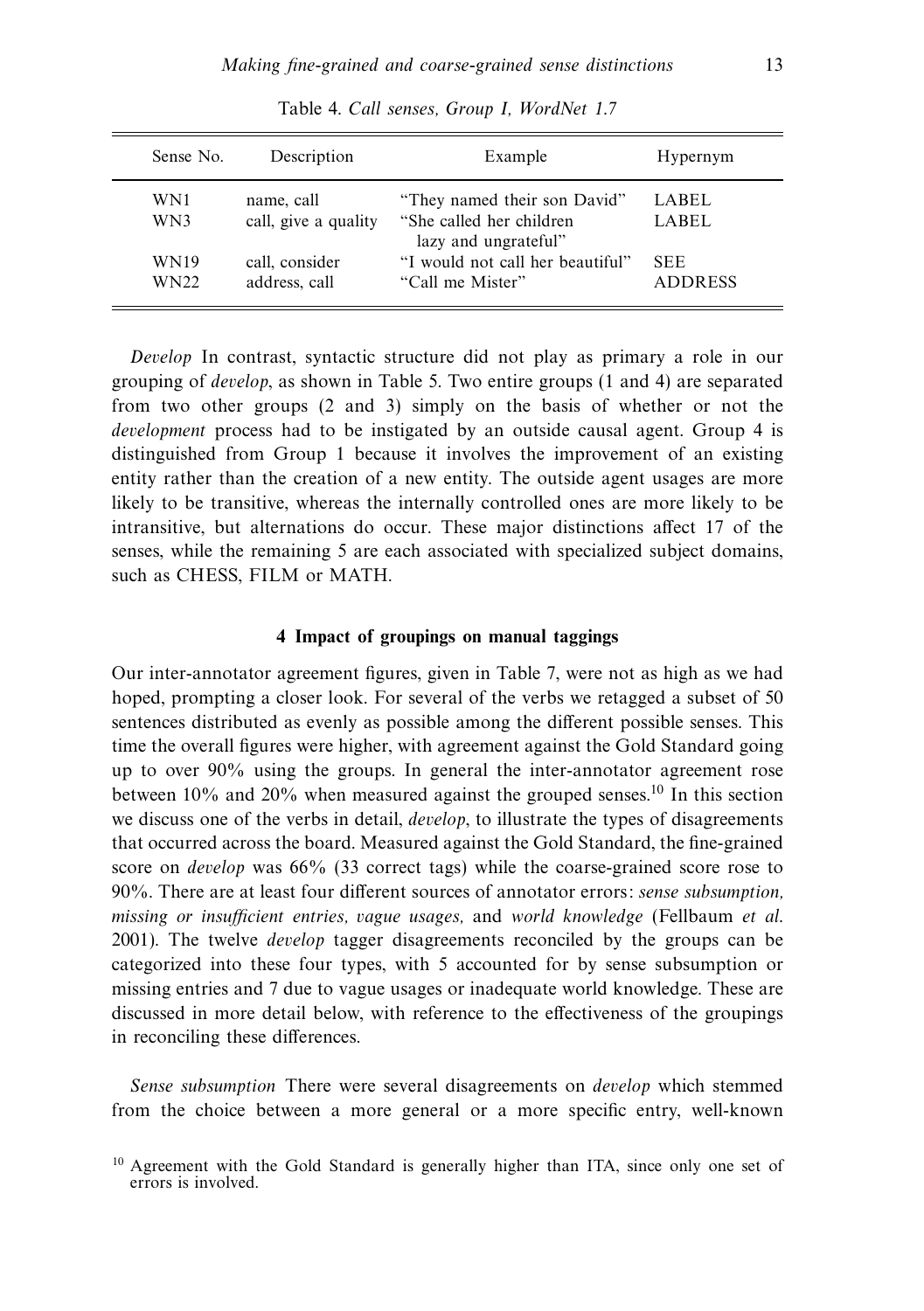| Group   | Type          | Sense No.                                                                          | Description-Example                                                                                                                                                                                                                                                                                                   | Hypernym                                                                                                             |
|---------|---------------|------------------------------------------------------------------------------------|-----------------------------------------------------------------------------------------------------------------------------------------------------------------------------------------------------------------------------------------------------------------------------------------------------------------------|----------------------------------------------------------------------------------------------------------------------|
| 1-agent | new, abstract |                                                                                    |                                                                                                                                                                                                                                                                                                                       |                                                                                                                      |
|         |               | WN1<br>WN 2                                                                        | products, or mental or artistic creations<br>mental creations - "new theory of evolution"                                                                                                                                                                                                                             | <b>CREATE</b><br><b>CREATE</b>                                                                                       |
| 4-agent | improve item  |                                                                                    |                                                                                                                                                                                                                                                                                                                       |                                                                                                                      |
|         |               | WN <sub>6</sub><br>WN7<br>WN8<br><b>WN11</b><br><b>WN12</b><br><b>WN13</b><br>WN19 | resources - "natural resources"<br>ideas - "ideas in your thesis"<br>train animate beings - "violinists"<br>civilize - "countries are developing"<br>make grow, ex. plants- "climate develops the grain"<br>business, grow the market - "develop more customers"<br>music, make more elaborate - "develop the melody" | <b>IMPROVE</b><br><b>THEORIZE</b><br><b>TEACH</b><br><b>CHANGE</b><br><b>CHANGE</b><br><b>GENERATE</b><br>COMPLICATE |
| 2       | new, property |                                                                                    |                                                                                                                                                                                                                                                                                                                       |                                                                                                                      |
|         |               | WN3<br>WN4                                                                         | personal attribute - "a passion for painting"<br>physical characteristic - "beard"                                                                                                                                                                                                                                    | CHANGE<br><b>CHANGE</b>                                                                                              |
| 3       | new, self     |                                                                                    |                                                                                                                                                                                                                                                                                                                       |                                                                                                                      |
|         |               | WN5<br>WN9<br><b>WN10</b><br><b>WN14</b><br><b>WN20</b>                            | originate - "new religious movement"<br>gradually unfold - "the plot developed slowly"<br>grow - "a flower developed on the branch"<br>mature - "The child developed beautifully"<br>happen - "Report the news as it develops"                                                                                        | <b>BECOME</b><br><b>OCCUR</b><br>GROW<br><b>CHANGE</b><br><b>OCCUR</b>                                               |
| 5       | chess         |                                                                                    |                                                                                                                                                                                                                                                                                                                       |                                                                                                                      |
|         |               | WN17<br>WN18                                                                       | strengthening the position - "Spassky developed"<br>a better position for a piece - "develop the rook"                                                                                                                                                                                                                | <b>PLAY</b><br><b>PLAY</b>                                                                                           |
| 6       | film          |                                                                                    |                                                                                                                                                                                                                                                                                                                       |                                                                                                                      |
|         |               | <b>WN15</b>                                                                        | make visible - "develop the film"                                                                                                                                                                                                                                                                                     | <b>CHANGE</b>                                                                                                        |
| $\tau$  | math          |                                                                                    |                                                                                                                                                                                                                                                                                                                       |                                                                                                                      |
|         |               | <b>WN16</b><br>WN21                                                                | 3D mapped onto 2D, as in geometry<br>expand a series - "develop the function"                                                                                                                                                                                                                                         | <b>SUPERIMPOSE</b><br><b>EXPAND</b>                                                                                  |

Table 5. Develop senses, grouped, WordNet 1.7

among lexicographers as "lumping" versus "splitting" (Fellbaum et al. 2002). Two easily confused develop senses involve the creation of new entities, characterized as either "products, or mental or artistic creations: CREATE (Sense 1)" or "a new theory of evolution: CREATE BY MENTAL ACT (Sense 2)." Three of the develop disagreements involved determining which of these two senses should be applied to phrases like develop a better way to introduce crystallography techniques. Either definition could fit; it's merely a question of determining among the taggers whether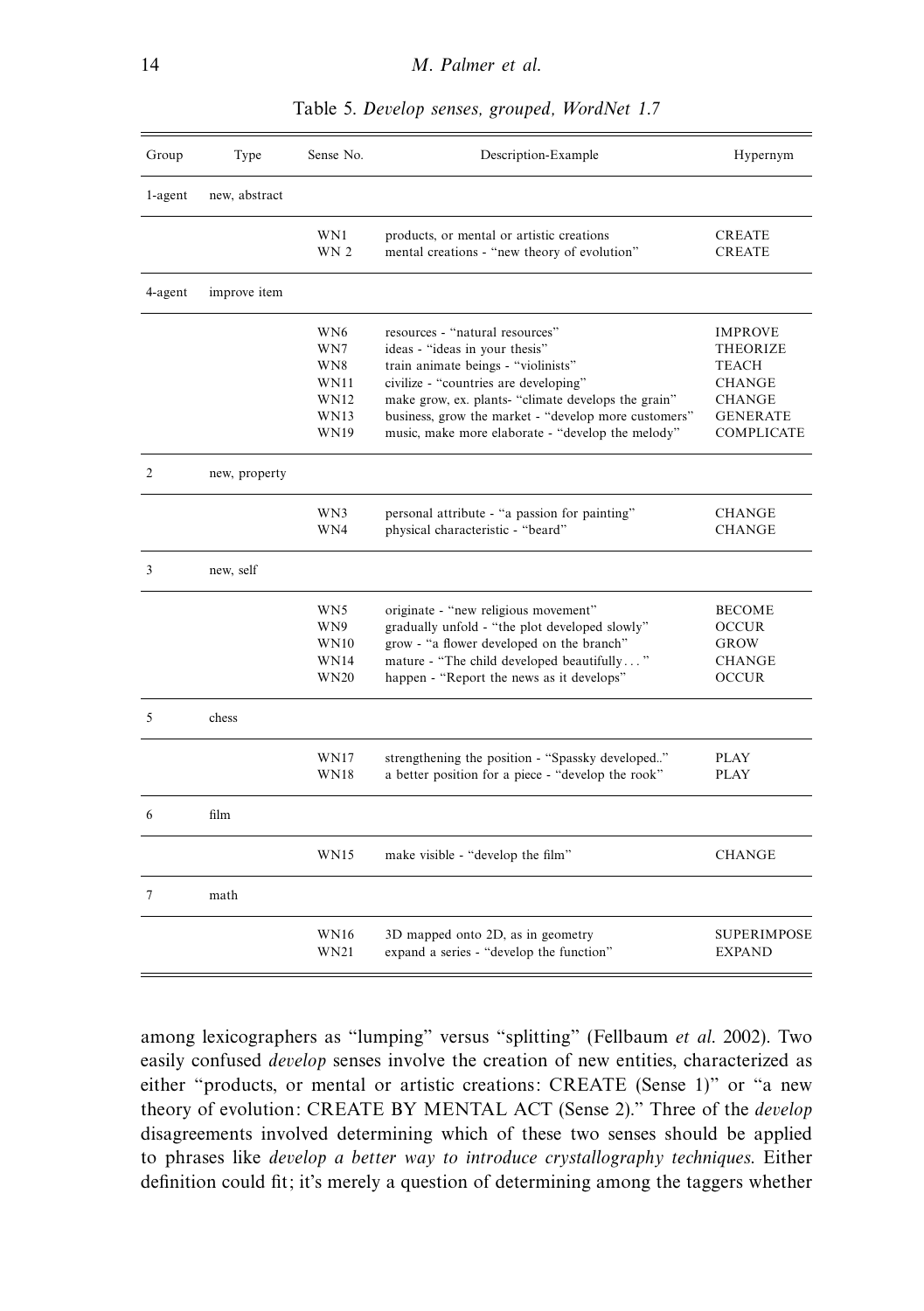ways should be treated as things or theories. Since Sense 1 specifically mentions mental creations in addition to other types of creations, it can be seen as a more general definition which could subsume Sense 2. These more general senses, when present, provide the requisite flexibility for encompassing new usages.

In this case the discrepancies involved two different members of the same sense group, so the more coarse-grained evaluation reconciles them. Similar examples have been reported for *live* and use (Fellbaum, Palmer, Dang, Delfs and Wolf 2001). We have described the sense groups themselves as constituting a broader, more underspecified sense. When there is not an explicit entry in a group that is more general than the others it would be helpful to use the group itself as a tag.

Missing or Insufficient Dictionary Entries Other disagreements are introduced because the sense inventory against which a tagger is annotating may have gaps or redundancies; the glosses may also have ambiguous wordings or contradictory examples. Even if the annotator is working with an extremely clear, extensive entry, it may not cover novel or unusual usages, or domain-specific ones. For instance, WN 1.7 did not have a domain-specific sense for *develop* to handle the real-estate sense of developing land. The taggers agreed on the meaning of these verb tokens when they appeared, but used different strategies to stretch the pre-existing sense inventory to fit this usage, hesitating between Sense 6 and Sense 13, both in Group 4 (see Table  $5.1^{11}$  Two of the other *develop* disagreements involved deciding whether or not understanding as in develop a much better understanding of  $\dots$  constituted an attribute (Sense 3) or a physical characteristic (Sense 4), which was also finessed by the groupings (Group 2). In this case neither of the pre-existing senses is general enough to subsume the other.

Vague Contexts There are sentences where an author intentionally invokes a rich representation of a word that includes two or more related senses. For instance, onion (Senseval-1) typically has a food sense and a plant sense, and in a phrase such as planting, harvesting and marketing onions both are invoked (Krishnamurthy and Nicholls 2000). An instance of play ( Senseval-2) said only, he played superbly. It was clear from the context that music was being played, but did the author intend to praise the playing of the instrument (Sense 3) or the melody (Sense 6) or both? Probably both. The grouping of these senses, as given in section 3.2, softens the penalty for failing to read the author's mind.

World knowledge Perhaps the most intractable tagging issues arise when the meaning of a word in a particular context depends not only on its syntactic use or the semantics of its arguments, but on world knowledge. For instance, the final seven of the develop disagreements all pertained to Group 4. Three of the sentences involved the development of cancer tumors. Do cancer tumors originate spontaneously, as

<sup>&</sup>lt;sup>11</sup> Sometimes, in fact, one tagger would double-tag a particular instance while the second tagger chose a single sense that matched one of the two selected by the first annotator. This happened twice in the fifty develop sentences that were tagged, but they were not counted as disagreements.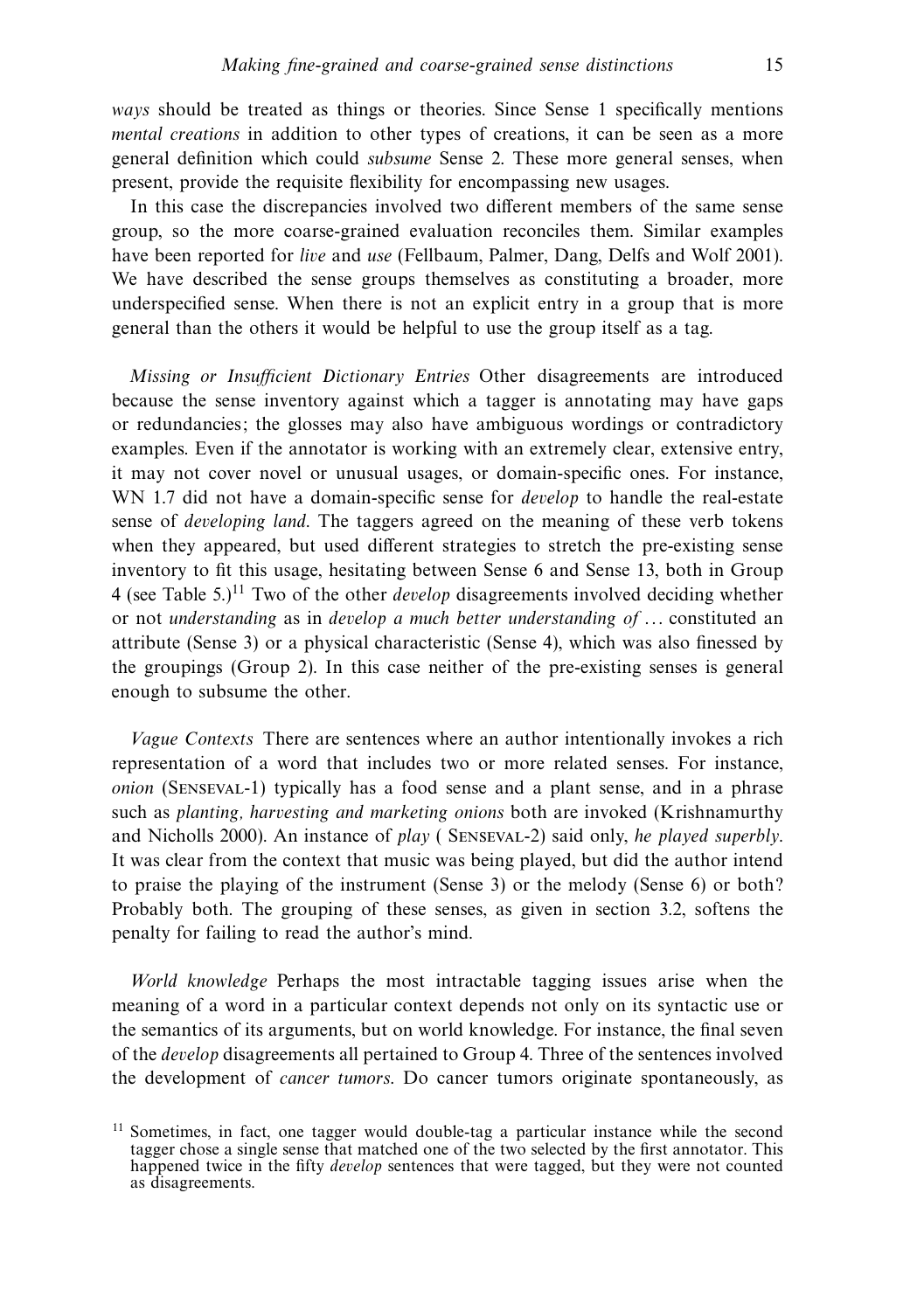would a religious movement (Sense 5), or are they more like a flower, a product of natural growth and evolution (Sense 10)? This choice involves a depth of medical knowledge which few doctors would claim, and in such a case tagging with a more coarse-grained sense that subsumes both 5 and 10 offers a more judicious option.

Discussion Differences in annotator choices often involve subtle semantic distinctions between senses where one sense might be slightly more specific or more applicable (in the case of a gap) than the other. Extremely high inter-annotator agreement with highly polysemous words is an unrealistic goal, given the inherent difficulty in attaining a consensus on word meaning and the changeable nature of language. Since a semantic grouping of senses with similar meanings puts the most easily confused senses in the same group, the annotator disagreements can often be reconciled by evaluating with the groups instead of the more fine-grained senses: Senseval-2 verb disagreements were reduced by more than a third, from 27% to 18%. Equally valuable is the opportunity to treat the group as a more underspecified sense in itself, for new usages that do not exactly fit a pre-existing sense. The ITA based on the grouped senses is 82%, much more in line with the Senseval-1 ITA, and leads to correspondingly higher system scores, again more in line with Senseval-1, as discussed in the next section. In a more recent experiment where the annotators actually tagged with the grouped senses, which had first been augmented with more explicit syntactic and semantic criteria for distinguishing them, the ITA for grouped senses rose to 86% (Palmer, Babko-Malaya and Dang 2004).

There are also reassuring parallels with even more coarse-grained distinctions based on subcategorization frames. In a separate project for the semantic annotation of predicate-argument structure, PropBank (Palmer, Gildea and Kingsbury 2005), very coarse-grained sense distinctions were made for the 700 most polysemous verbs in the Penn TreeBank (Kingsbury and Palmer 2002). These distinctions are based primarily on different subcategorization frames that require different argument label annotations, and all of the verbs were sense-tagged accordingly. Since the same data was tagged independently for both PropBank and Senseval-2, it has been possible to evaluate how well the Senseval-2 groupings correspond to the PropBank sense distinctions. They are surprisingly compatible; 95% of our groups map directly onto a single PropBank sense (Palmer et al. 2004), with a single PropBank sense typically corresponding to 2 or more groups.

The groupings have an intuitive appeal; a reader can readily appreciate the semantic coherence of the senses. However, if too much information is being lost by failing to make the more fine-grained distinctions, the groups will avail us little. We begin to address this question in Section 6, but first present the impact the groups had on our automatic system's performance.

## **5 Impact of groupings on automatic tagging**

In this section we compare the performance of our automatic WSD system with both fine-grained senses and grouped senses. We analyze the tagging errors made by the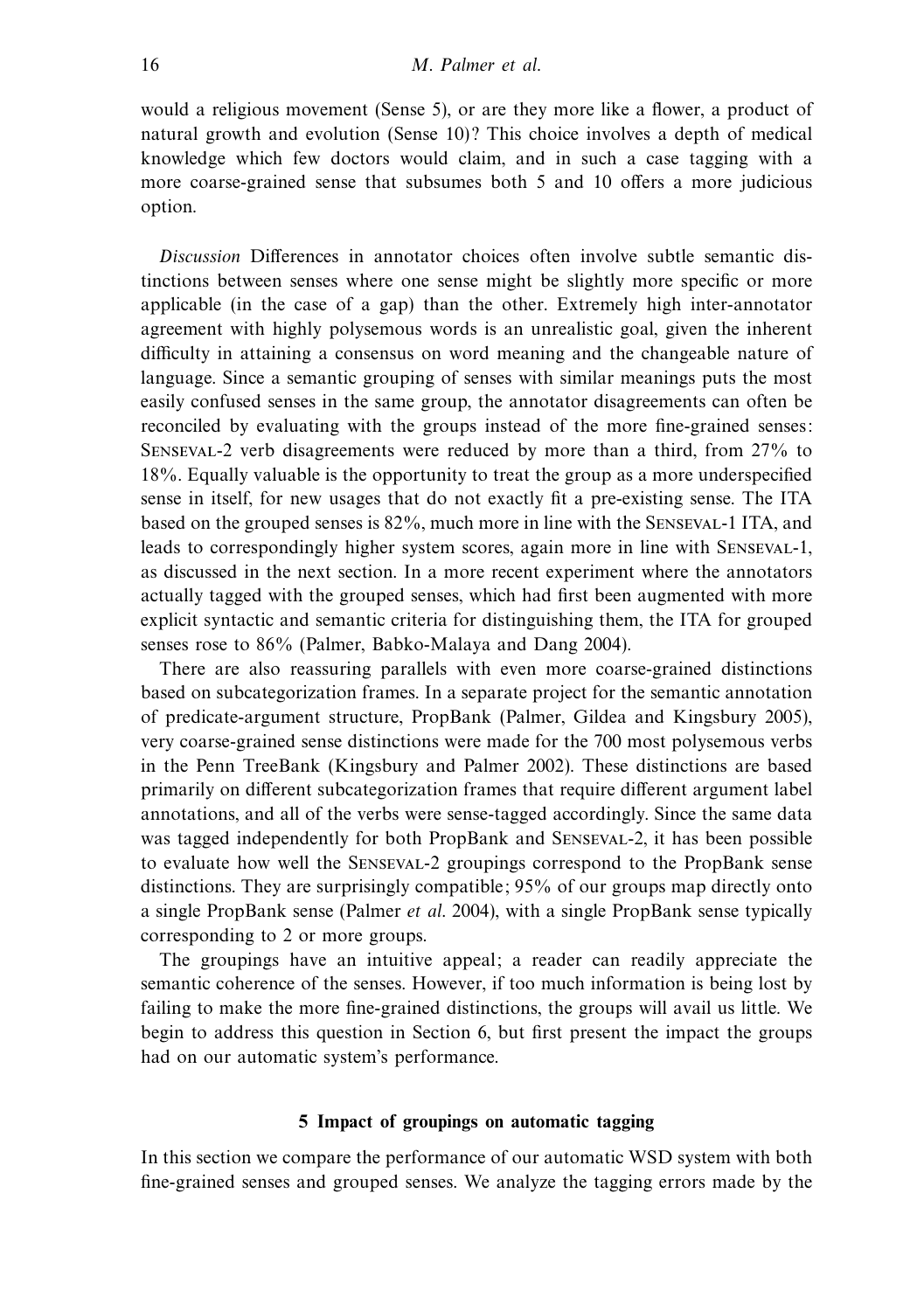system in the same way we analyzed the inter-annotator disagreements. Our system is based on a maximum entropy framework which combines linguistic contextual features from corpus instances of each verb to be tagged (Dang, Chia, Chiou and Palmer 2002). It performs comparably to the best performing systems in Senseval-1 and Senseval-2 (Dang and Palmer 2002), providing a reliable benchmark for comparing different data sets and sense inventories.

## *5.1 System description*

Under the maximum entropy framework (Berger, Della Pietra and Della Pietra 1996), evidence from different features can be combined with no assumptions of feature independence. The automatic tagger estimates the conditional probability that a word has sense x given that it occurs in context  $v$ , where  $v$  is a conjunction of features. The estimated probability is derived from feature weights which are determined automatically from training data so as to produce a probability distribution that has maximum entropy, under the constraint that it is consistent with observed evidence.

In order to extract the linguistic features necessary for the model, all sentences were first automatically part-of-speech-tagged using a maximum entropy tagger (Ratnaparkhi 1998) and parsed using the Collins parser (Collins 1997). In addition, an automatic named entity tagger (Bikel, Miller, Schwartz and Weischedel 1997) was run on the sentences to map proper nouns to a small set of semantic classes. Following work by Chodorow, Leacock and Miller (Chodorow et al. 2000), we divided the possible model features into topical and local contextual features. Topical features looked for the presence of keywords occurring anywhere in the sentence and any surrounding sentences provided as context (usually one or two sentences). The set of 200–300 keywords is specific to each lemma to be disambiguated, and is determined automatically from training data so as to minimize the entropy of the probability of the senses conditioned on the keyword.

The local features for a verb *w* in a particular sentence, given in Table 6, tend to look only within the smallest clause containing *w*. This set of local features relies on access to syntactic structure as well as semantic class information, and represents our move towards using richer syntactic and semantic knowledge sources to model human performance. When we incorporated WordNet semantic class information, the noun complements were not disambiguated in any way, and all possible synsets and hypernyms for the noun were included. No separate disambiguation of noun complements was done because, given enough data, the maximum entropy model should assign high weights to the correct semantic classes of the correct noun sense if they represent defining selectional restrictions.

## *5.2 Sources of automatic tagger disagreements*

In this section we describe the system performance on the verbs from Senseval-2. We compare the coarse-grained scores using our new groupings versus random groupings and the previous WordNet 1.6 groupings, and substantiate the greater coherence of the new groupings. In addition, we experiment with training the system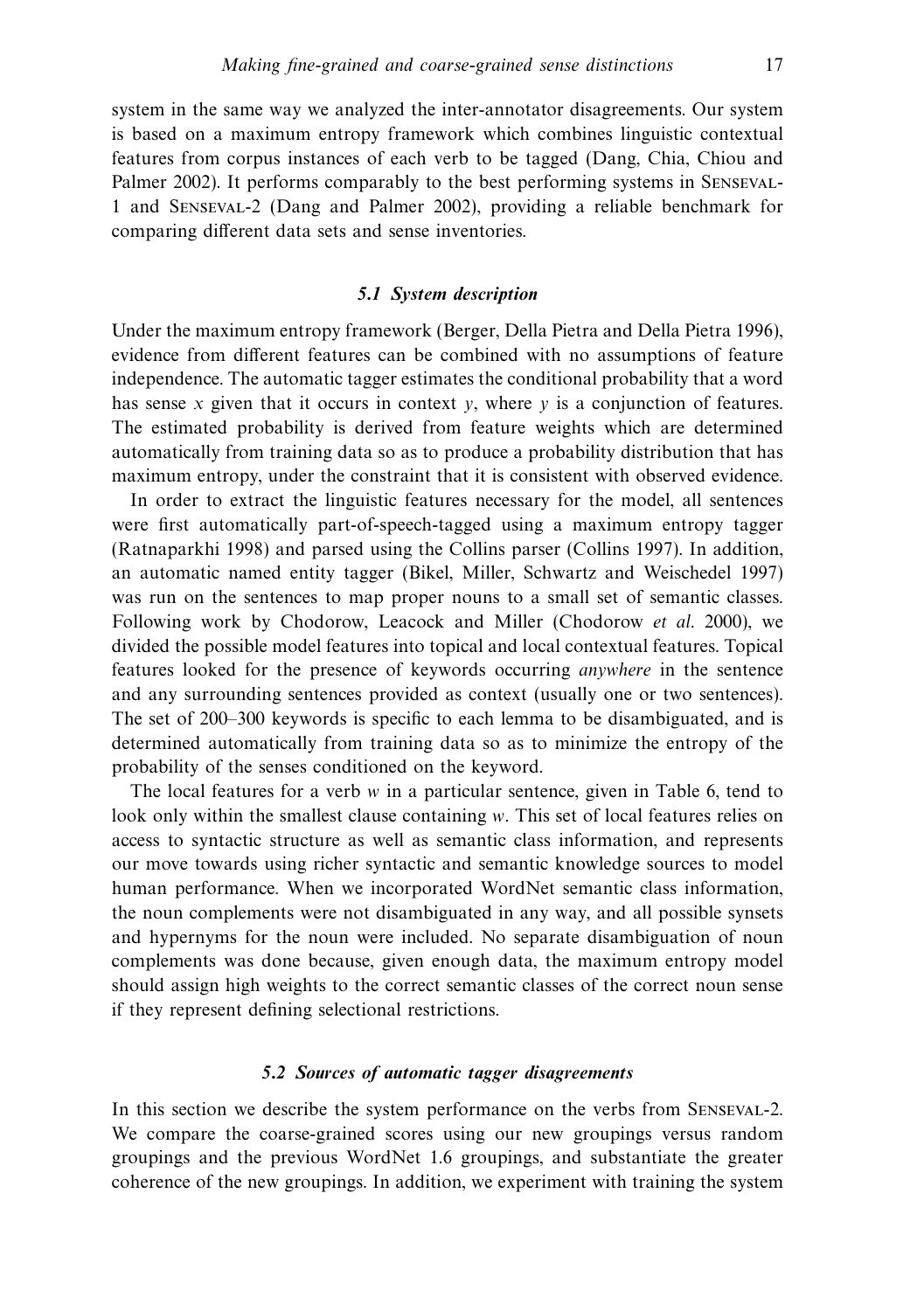Table 6. Local features used by the Maxent WSD system

lexical and part-of-speech unigrams, bigrams, and trigrams of words within a window of 2 words to the left and right of *w*

whether or not the sentence is passive

whether there is a sentential complement, subject, direct object, or indirect object

the words (if any) in the syntactic positions above and particle, prepositional complement (and its object)

a Named Entity tag (PERSON, ORG, LOC) for proper nouns appearing in the positions above

WordNet synsets and hypernyms for the nouns appearing in the positions above

on the coarse-grained senses, to see if the larger amounts of training data per sense result in higher performance.

We tested the WSD system on the verbs from the English lexical sample task for Senseval-2. The annotation for multi-word constructions made them straightforward to identify and consequently made it much easier for our system to incorporate information about the satellites, typically verb-particles, without having to look at the dictionary (whose format may vary from one task to another). All the best-performing systems (including our own) on the English verb lexical sample task filtered out possible senses based on the marked satellites, and this improved performance significantly. For example, the particle in call on was marked by the annotation as call having an on satellite, distinguishing it from call by itself.

Our system achieved 62.5% and 71.7% accuracy using fine-grained and coarsegrained scoring, respectively. This is in comparison to the next best-performing system, which had fine- and coarse-grained scores of 57.6% and 67.2% (Palmer et al. 2001). Here we see the benefit of including a filter that only considered phrasal senses whenever there were satellites of multi-word constructions marked in the test data; had we not included this filter, our fine- and coarse-grained scores would have been only 60.0% and 69.1%.

Table 7 shows a breakdown of the number of senses and groups for each verb, as well as human inter-tagger agreement on fine-grained (ITA-fine) and coarse-grained (ITA-coarse) senses.12 Overall, coarse-grained evaluation using the groups improved the system's score by about 10%. This is consistent with the improvement we found

<sup>&</sup>lt;sup>12</sup> We do not include kappa figures because the standard formulation of kappa doesn't address our situation where multiple tags are allowed for each instance. Although there were relatively few multiply tagged instances in the Gold Standard, 84 out of over 5000 instances, in the raw human annotator data there are substantially more. We also find that inter-tagger agreement is sufficient for the comparisons that we wish to make between system and human performance, and between Senseval-1 and Senseval-2.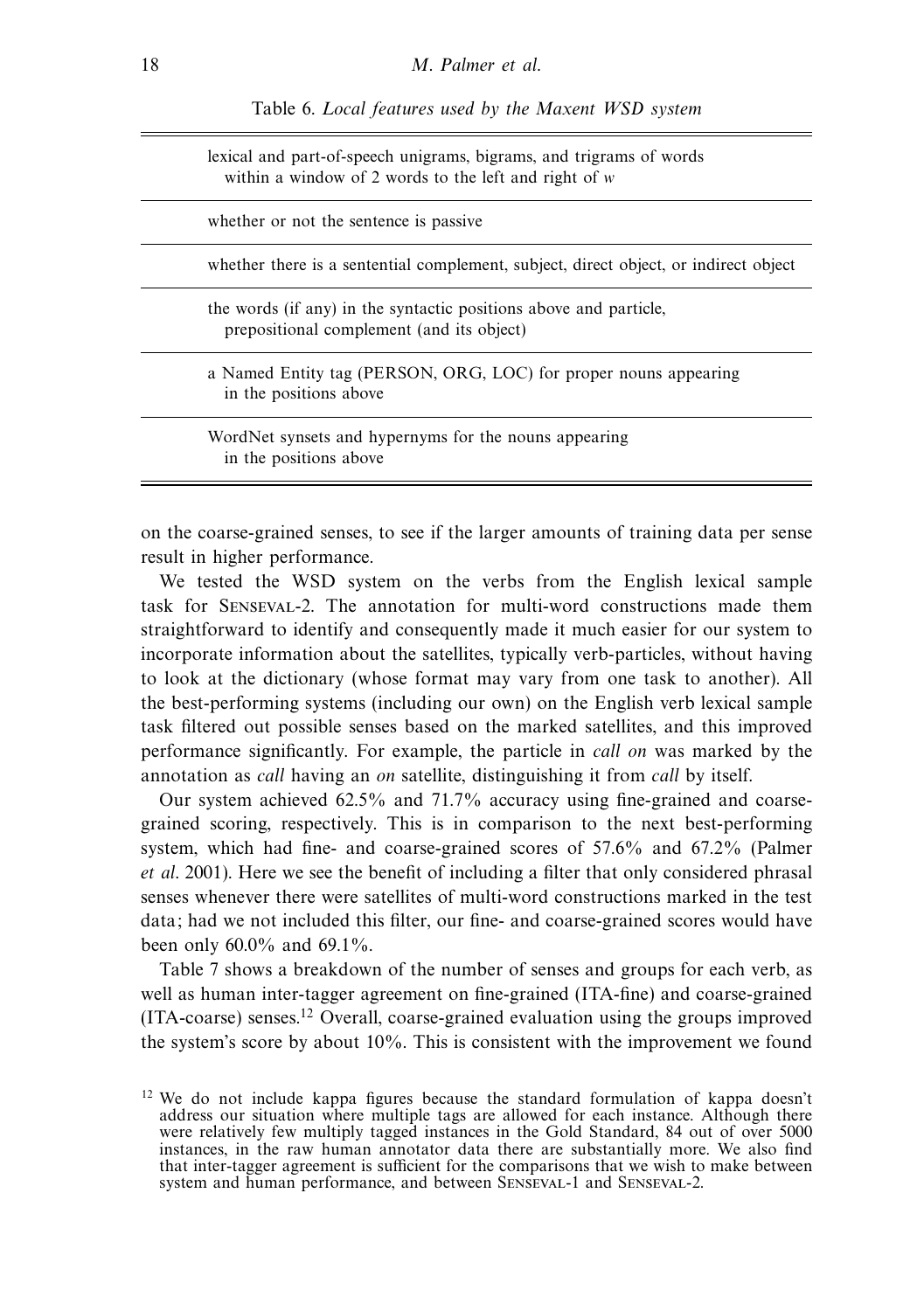Table 7. Number of WN 1.7 (corpus) senses for each verb, not including multi-word expressions; number of WN 1.7 (corpus) groups for each verb, not including multi-word expressions; inter-tagger agreement for fine-grained senses and sense groups; accuracy of maximum entropy system under fine- and coarse-grained scoring; accuracy of system trained using groups and scored with coarse-grained method. \*No inter-tagger agreement figures were available for "play" and "work"

| Verb        | WN (cor) Sen  | WN (cor) Grp | ITA-f  | ITA-c  | MX-f  | $MX-c$ | $MX-g$ |
|-------------|---------------|--------------|--------|--------|-------|--------|--------|
| begin       | 10(9)         | 10(9)        | 0.812  | 0.814  | 0.893 | 0.893  | 0.893  |
| call        | 28(14)        | 11(7)        | 0.693  | 0.892  | 0.545 | 0.697  | 0.697  |
| carry       | 39 (22)       | 16(11)       | 0.607  | 0.753  | 0.394 | 0.485  | 0.515  |
| collaborate | 2(2)          | 2(2)         | 0.750  | 0.750  | 0.900 | 0.900  | 0.900  |
| develop     | 21(16)        | 9(6)         | 0.678  | 0.852  | 0.580 | 0.725  | 0.739  |
| draw        | 35(21)        | 15(9)        | 0.767  | 0.825  | 0.317 | 0.463  | 0.439  |
| dress       | 15(8)         | 7(4)         | 0.865  | 1.000  | 0.729 | 0.915  | 0.898  |
| drift       | 10(7)         | 6(4)         | 0.500  | 0.500  | 0.406 | 0.406  | 0.469  |
| drive       | 21(9)         | 8(4)         | 0.588  | 0.717  | 0.595 | 0.833  | 0.810  |
| face        | 9(7)          | 4(4)         | 0.786  | 0.974  | 0.839 | 0.903  | 0.903  |
| ferret      | 3(0)          | 3(0)         | 1.000  | 1.000  | 1.000 | 1.000  | 1.000  |
| find        | 16(15)        | 8(7)         | 0.443  | 0.569  | 0.368 | 0.500  | 0.441  |
| keep        | 22(15)        | 11(10)       | 0.791  | 0.801  | 0.612 | 0.627  | 0.597  |
| leave       | 14(12)        | 7(7)         | 0.672  | 0.805  | 0.606 | 0.636  | 0.591  |
| live        | 7(6)          | 4(4)         | 0.797  | 0.872  | 0.701 | 0.731  | 0.731  |
| match       | 9(8)          | 5(4)         | 0.565  | 0.826  | 0.500 | 0.714  | 0.690  |
| play        | 35(21)        | 17(12)       | $\ast$ | $\ast$ | 0.530 | 0.530  | 0.591  |
| pull        | 18(10)        | 10(5)        | 0.681  | 0.722  | 0.500 | 0.667  | 0.683  |
| replace     | 4(4)          | 2(2)         | 0.659  | 1.000  | 0.600 | 0.933  | 0.933  |
| see         | 24 (19)       | 12(10)       | 0.709  | 0.755  | 0.391 | 0.464  | 0.507  |
| serve       | 15(12)        | 7(6)         | 0.908  | 0.932  | 0.745 | 0.824  | 0.843  |
| strike      | 20(16)        | 12(10)       | 0.762  | 0.905  | 0.389 | 0.519  | 0.444  |
| train       | 11(9)         | 6(4)         | 0.288  | 0.550  | 0.635 | 0.730  | 0.714  |
| treat       | 8(6)          | 6(5)         | 0.969  | 0.975  | 0.500 | 0.614  | 0.591  |
| turn        | 26(16)        | 14(9)        | 0.742  | 0.894  | 0.493 | 0.627  | 0.612  |
| use         | 6 (6)         | 3(3)         | 0.743  | 0.894  | 0.711 | 0.842  | 0.829  |
| wander      | 5(5)          | 3(3)         | 0.650  | 0.900  | 0.800 | 0.900  | 0.900  |
| wash        | 12(6)         | 6(3)         | 0.875  | 0.906  | 0.667 | 0.667  | 0.750  |
| work        | 27(13)        | 10(7)        | $\ast$ | *      | 0.450 | 0.583  | 0.633  |
| Total       | 16.28 (10.83) | 8.07(5.90)   | 0.713  | 0.820  | 0.625 | 0.717  | 0.715  |

in inter-tagger agreement for groups over fine-grained senses (82% instead of 71%). In addition to the fine- (MX-f) and coarse-grained (MX-c) scores for our system, we report the coarse-grained score (MX-g) for a variant of the system that was trained on sense groups instead of the fine-grained senses. Because the training corpus was so small, we expected that training on groups would mitigate the sparse data problem.

Call We found that the grouped senses for call improved performance over evaluating with respect to fine-grained senses; the system achieved 67.9% accuracy with coarse-grained scoring using the groups, as compared to 54.5% accuracy with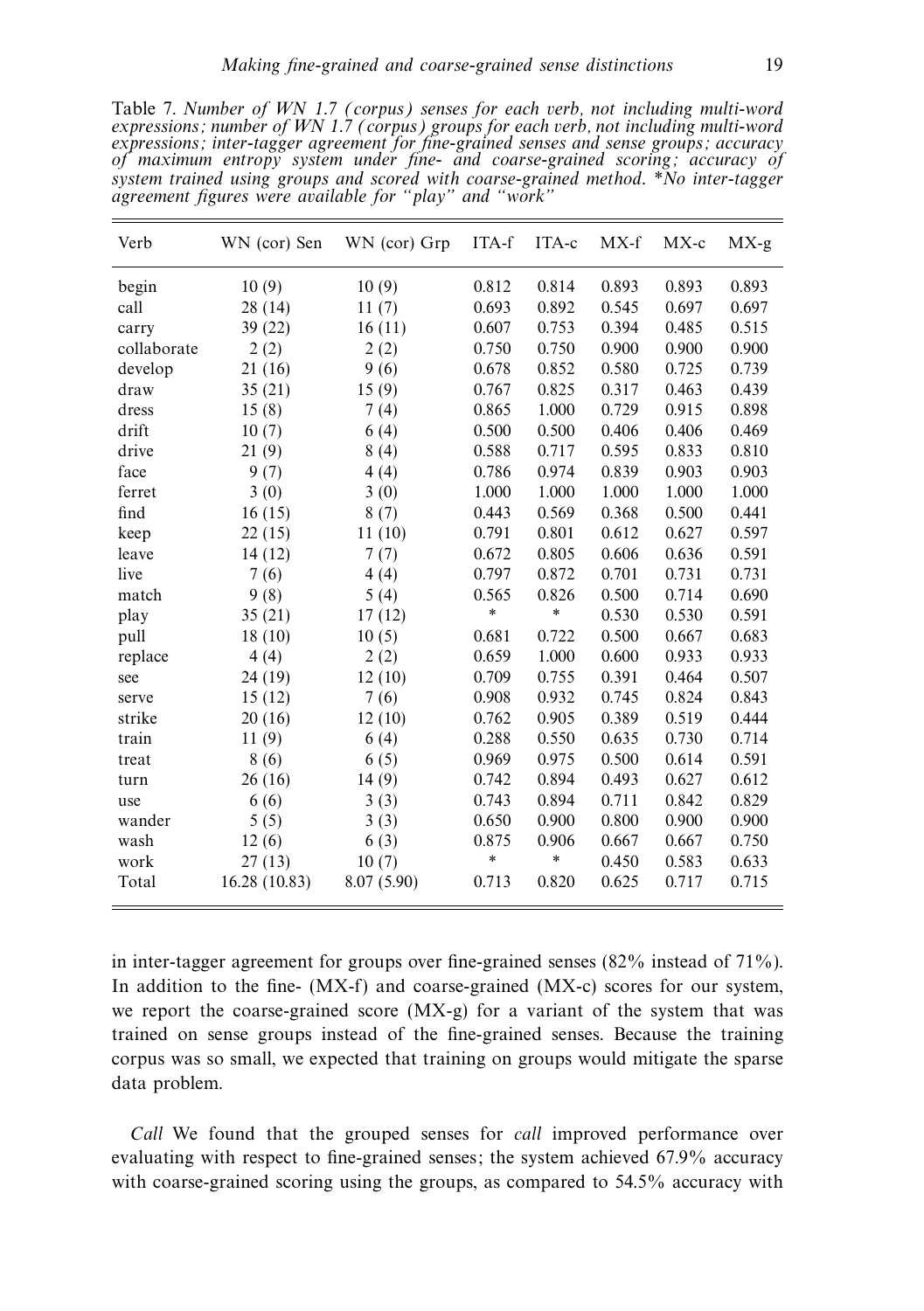fine-grained scoring. When evaluated against the fine-grained senses, the system got 30 instances wrong, but 10 of the "incorrect" instances were tagged with senses that were actually in the same group as the correct sense. Almost all the confusion (9 instances) involved senses from Group 1 (see Table 4). This group of senses differs from others in the ability to take a sentential complement, which is explicitly modeled as a feature in our system. For each of these senses, the maximum entropy model assigned very high weights to the feature "has sentential complement." Here we see that the system benefits from using syntactic features that are linguistically richer than the features that have been used in the past. Furthermore, we would not expect to be able to differentiate Senses 3 and 19 from the other two senses in the group without looking deeper into the structure of the sentential complement to identify whether the small clause has a predicative noun or adjective.

Develop The system's performance on develop also improved significantly using the groups, confirming the apparent close correspondence between ITA and system performance. Eight of the 29 errors made by the tagger were due to confusing Sense 1 and Sense 2 of develop, which are in the same group. Instances of Sense 1 that were tagged as Sense 2 by the system included: ... they have developed a genetic engineering technique for creating hybrid plants...; William Gates and Paul Allen in 1975 developed an early language-housekeeper system for PCs. Conversely, the following instances of Sense 2 were tagged as Sense 1 by the tagger:  $A \dots$  team  $\dots$  hopes to develop ways to magnetically induce cardiac muscle contractions; Kobe Steel Ltd. adopted Soviet casting technology...until it developed its own system. Based on the direct object of develop, the automatic tagger was hard-pressed to differentiate between developing a technique or system (Sense 1) and developing a way or system (Sense 2). These instances that were difficult for the automatic WSD system, are also difficult for human annotators to differentiate consistently, as discussed in Section 4.

Training on Groups Training on groups did not significantly change the overall coarse-grained scores of our system. It increased the coarse-grained score by at least  $5\%$  for some verbs (drift, play, wash, work) but decreased the score for others (find, strike). Defining more precisely the cases when groups do and do not mitigate the sparse data problem will be a subject for future investigation.

Comparing other groupings As a base-line, to ensure that the improvement did not come simply from the lower number of tag choices for each verb, we created random groupings in which each verb had the same number of groups, but with the senses distributed randomly. We found that these random groups provided almost no benefit to the inter-annotator agreement figures (74% instead of 71%), confirming the greater coherence of the manual groupings. The WordNet 1.6 groups reduced the polysemy of the same verbs from  $14^{13}$  to 13.5, and had even less effect on performance.

<sup>13</sup> some senses were added for WN 1.7.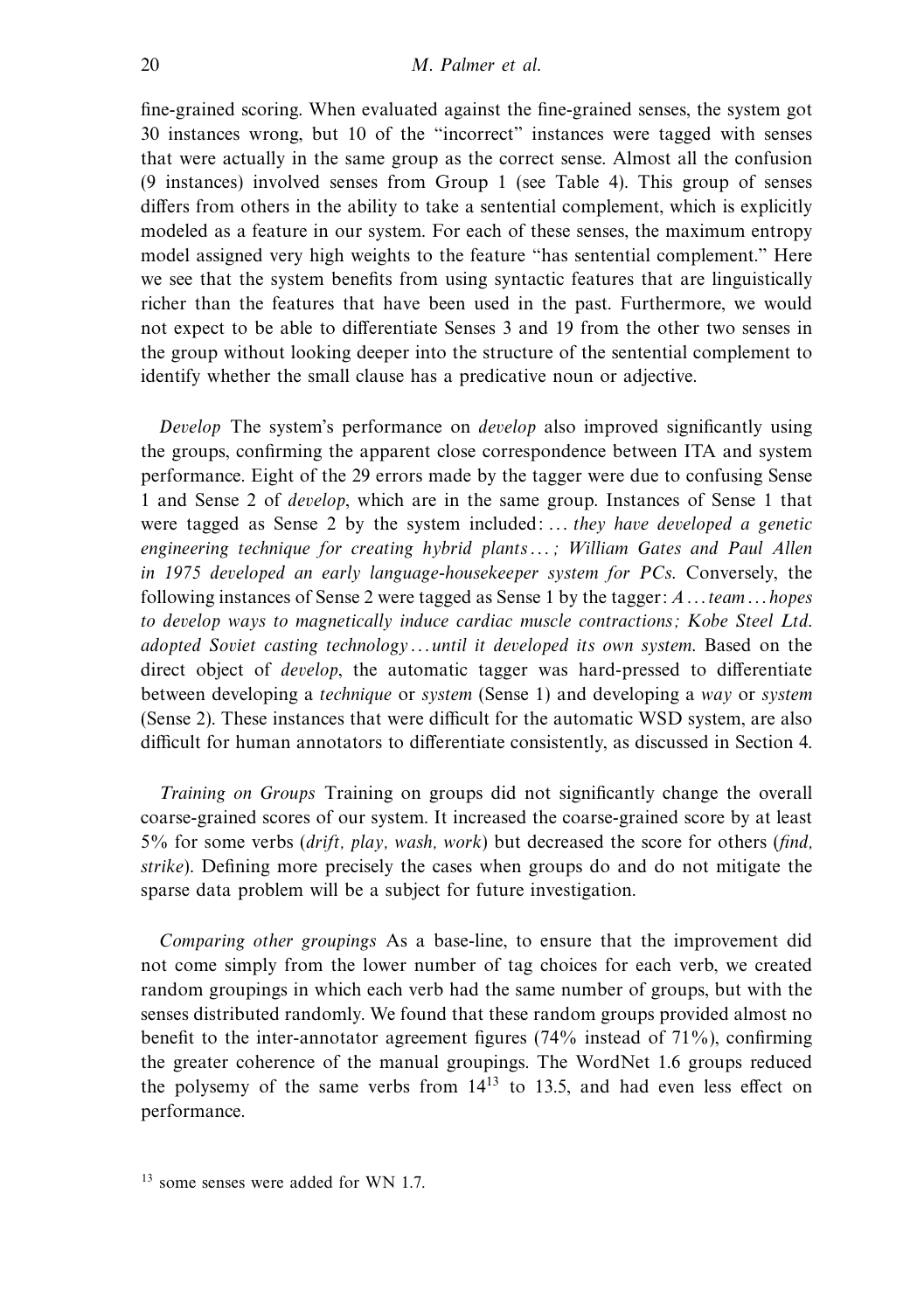| Groups         | Senses (obj)                  | Portuguese                         | German               | Chinese                                   | Korean          |
|----------------|-------------------------------|------------------------------------|----------------------|-------------------------------------------|-----------------|
| G <sub>4</sub> | WN13 markets                  | desenvolver                        | entwicklen kai1-fa1  |                                           | hyengsengha-ta  |
| G <sub>1</sub> | WN1 products<br>WN2 ways      | desenvolver                        | entwickeln kai1-fa1  |                                           | kaypalha-ta     |
| G1             | WN2 theory                    | desenvolver                        | entwickeln fa1-zhan3 |                                           | palcensikhi-ta  |
| G <sub>2</sub> | WN3 understanding desenvolver |                                    |                      | entwickeln pei2-yang3-chu1 palcensikhi-ta |                 |
| G <sub>2</sub> | WN3 character                 | desenvolver                        | bilden               | $pei2$ -yang $3$                          | yangsengha-ta   |
| G <sub>4</sub> | WN8 musicians                 | desenvolver                        |                      | ausbilden pei2-yang3                      | yangsengha-ta   |
| G <sub>3</sub> | WN10 bacteria                 | desenvolver-se sich bilden fa1-yu4 |                      |                                           | paltalha-ta     |
| G <sub>3</sub> | WN5 movements                 | desenvolver-se bilden              |                      | $xing2$ -cheng2                           | hyengsengtoy-ta |

Table 8. Portuguese, German, Chinese and Korean translations of develop

## **6 Suitability of groups for machine translation**

We have demonstrated that semantically coherent groupings of senses can reconcile subtle disagreements between annotators. However, this is only a benefit if these subtle distinctions have little or no impact in NLP applications. To explore this issue we examined the translations of several develop sentences into Portuguese, German, Chinese and Korean, as summarized in Table 8. This is in the same spirit as recent work that examines cross-language variation in how senses are translated as a means of automatically determining sense distinctions (Resnik and Yarowsky 1999; Ide 2000). The examples here can be seen as the converse of that approach, in that our goal is determining how effective the given sense distinctions are in predicting translation differences. The translations were created by native speakers of each language who were given example sentences from the sense definitions and asked to translate just the verb in question into the most suitable expression in their language.

As might have been expected, the Portuguese translations are the most similar to English, and with the exception of an explicit reflexive marking for our "internally caused" senses, they are all the same (see Table 8). The grouped senses would certainly be sufficient for translation into Portuguese; in fact they are unnecessarily fine-grained. For German there are only two main choices, entwickeln (Groups 1, 2, 4) or a variant of bilden (bilden, ausbilden, sich bilden) (Groups 3, 2, 4) but the choices do not match the group boundaries of Groups 2 and 4 very precisely. It is even less clear that the groups would be helpful for translating into Korean or Chinese, where there are almost as many translation possibilities as there are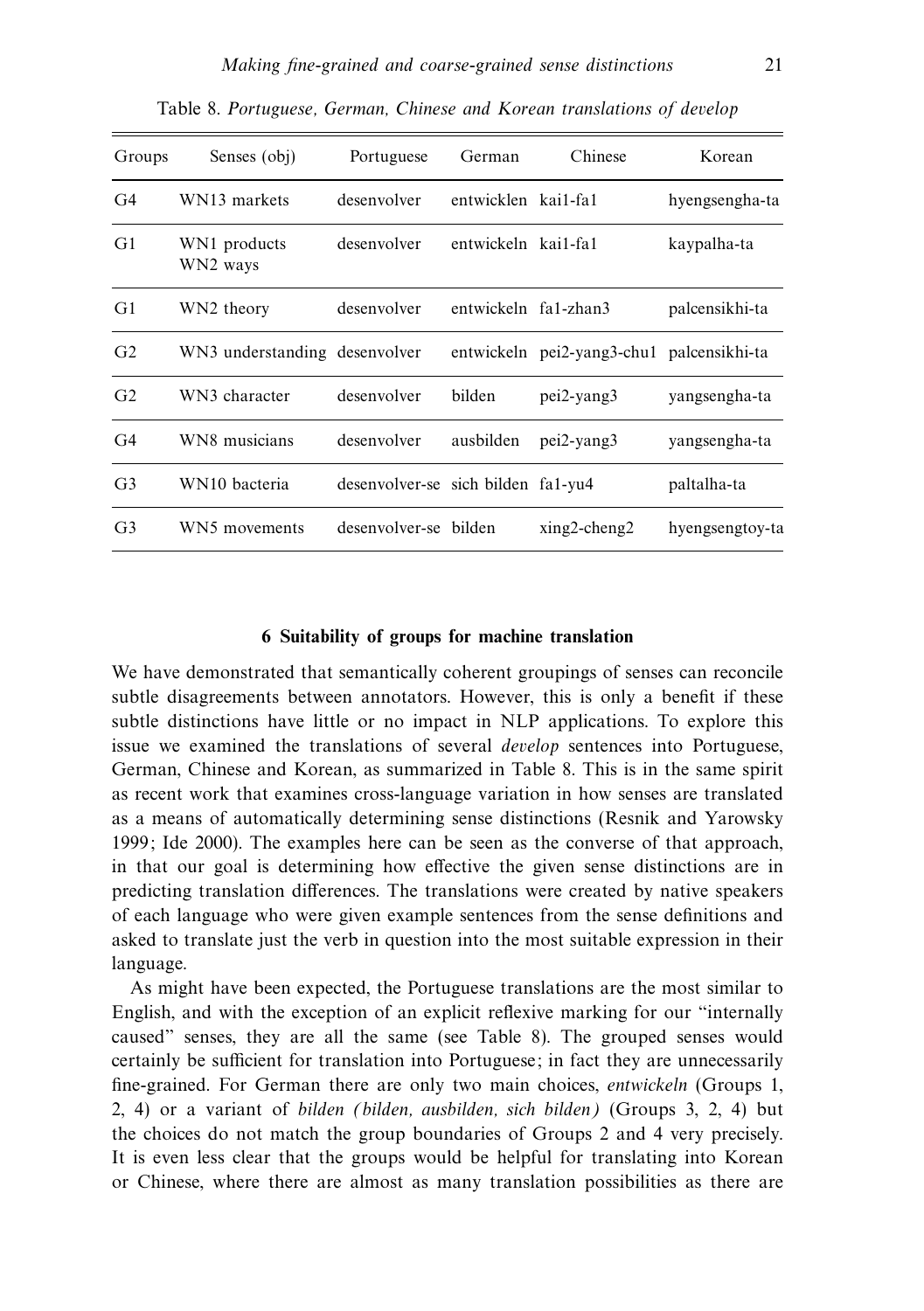| Group       | Type           | Sense No.          | Description-Example                                                 | Hypernym               |
|-------------|----------------|--------------------|---------------------------------------------------------------------|------------------------|
| 1-trans     | sports         | WN1<br><b>WN34</b> | games - "we played hockey"<br>an opponent - "Princeton played Yale" | <b>COMPETE</b><br>MEET |
|             |                |                    |                                                                     |                        |
| $2$ -trans  | with LOC-PP    | <b>WN15</b>        | put a piece into play                                               | <b>DEPLOY</b>          |
|             |                | WN31               | play a good backhand                                                | <b>HIT</b>             |
|             |                | WN32               | play a piece                                                        | <b>USE</b>             |
|             |                | WN33               | play a player                                                       | <b>USE</b>             |
| $3 -$ trans | have an effect | WN <sub>2</sub>    | contribute to $-$ "play a part in his decision"                     | ACT                    |
|             |                | WN17               | behave as "play it safe, play fair"                                 | ACT                    |
| 4-trans     | music          | WN3                | play (music) on an instrument                                       | PERFORM                |
|             |                | WN6                | play a melody                                                       | <b>RE-CREATE</b>       |
|             |                | WN7                | perform music on (a musical instrument)                             | <b>SOUND</b>           |
| 5-trans     | theatre        | WN4                | play a role - "Gielgud played Hamlet."                              | <b>RE-CREATE</b>       |
|             |                | <b>WN14</b>        | location - "play Carnegie Hall"                                     | PERFORM                |
|             |                | WN25               | perform – He played in "Julius Caesar"                              | <b>PERFORM</b>         |
|             |                | WN26               | $location - a show$ is playing at Carnegie                          | $\overline{?}$         |
| 6-trans     | musical device | WN13               | mechanical device – "the tape was playing"                          | SOUND                  |
|             |                | <b>WN18</b>        | causative/animate – "please play my record"                         | ?                      |
| 7-trans     | pretend        | WN12               | pretend – "let's play Indians"                                      | <b>SIMULATE</b>        |
|             |                | WN8                | play deaf                                                           | <b>ACT</b>             |
| 8-trans     | abstract       | WN16               | play the stockmarket                                                | ACT                    |
|             |                | <b>WN20</b>        | play on someone's emotions                                          | <b>EXPLOIT</b>         |
|             |                | WN21               | play with the thought of                                            | <b>CONSIDER</b>        |
|             |                | WN23               | flirt                                                               | ACT                    |
|             |                | WN19               | fiddle with $-$ play with the idea of                               | <b>MANIPULATE</b>      |
| 9-trans     | bet            | WN29               | make bets – "He plays the casinos in Trouville"                     | <b>BET</b>             |
|             |                | <b>WN30</b>        | wager $=$ "I bet \$100 on that new horse"                           | <b>GAMBLE</b>          |
| 10-ditrans  | bet            | <b>WN10</b>        | wager - "He played \$20 on a horse"                                 | GAMBLE                 |
|             |                |                    |                                                                     |                        |
| 11-intrans  | motion         | <b>WN24</b>        | move freely -                                                       | <b>MOVE</b>            |
|             |                |                    | this wheel has                                                      |                        |
|             |                |                    | a lot of play in it                                                 |                        |
| 12-intrans  | recreation     | WN5                | be at play, "the kids played all day"                               | ACT                    |
|             |                | WN11               | recreate – "on weekends I play"                                     | $\overline{\cdot}$     |

Table 9. 30 of 35 Play senses, grouped, WordNet 1.7

WordNet senses (Ng et al. 2003). We have similar translation results for hit, learn, live, and call.

There are interesting common themes between all five languages, such as considering properties of the objects ("abstract" vs "animate") and whether or not an external agent is required, (i.e., causative/inchoative). Some languages group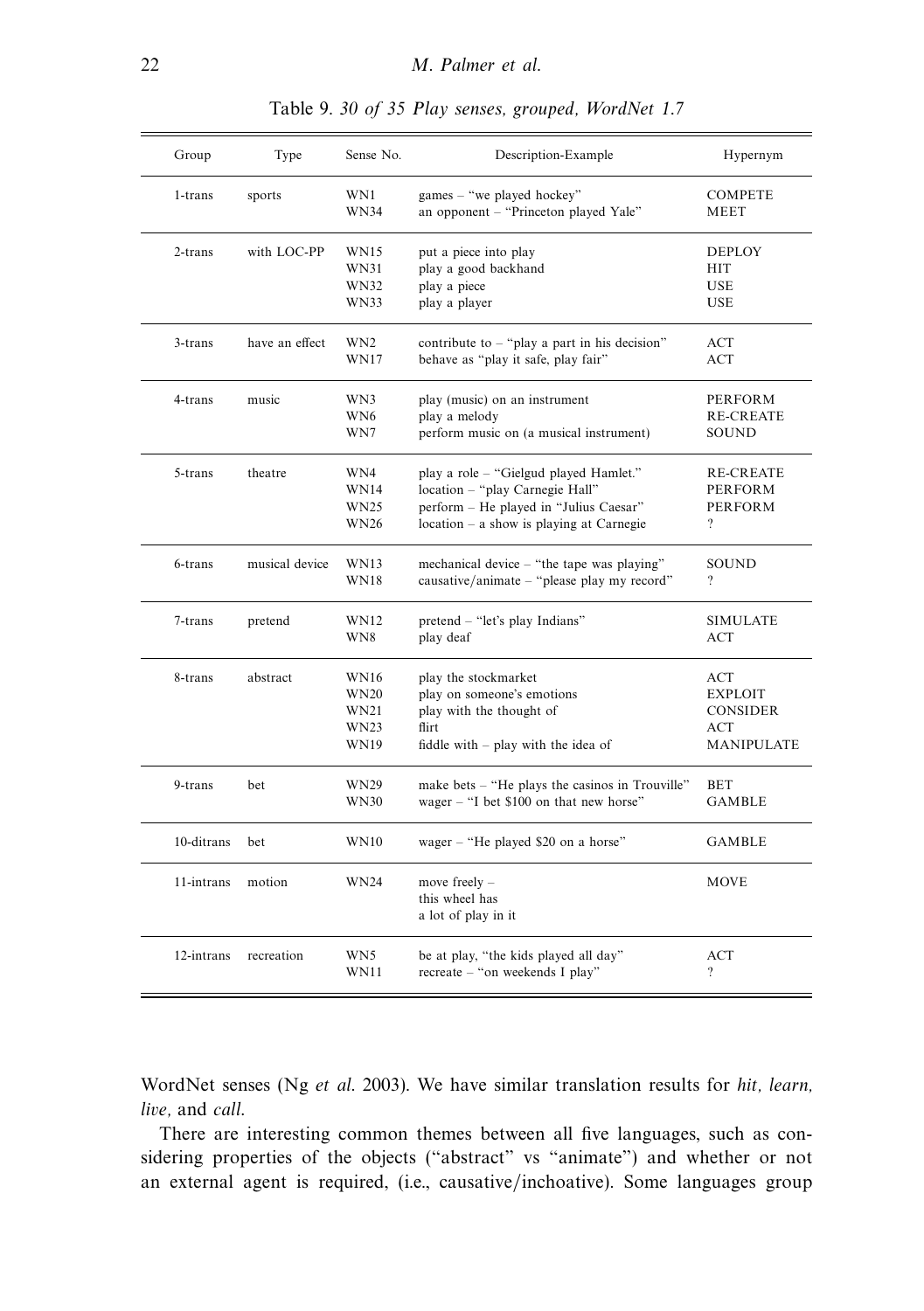WN3 and WN8 together based on being applied to a "human" or a "human" characteristic."14

In sum, when mapping from English to one other language, our preliminary investigation indicates that the groups can provide a substantial benefit in lessening the amount of sense distinctions that must be made. However, if the goal is translation into several languages eventually every distinction that can be made will be made, and there are few useful generalizations. This does not mean that the groups become completely ineffective. Even if they do not provide a single translation, providing a small set of translations that are semantically related can still be beneficial. It is often possible for the target language to choose from such a set based on target language selectional restrictions (Palmer et al. 2000; Palmer and Wu 1995).

## **7 Conclusion**

This paper has discussed the data preparation and system performance for the English verb Lexical Sample Task of the Senseval-2 Word Sense Disambiguation exercise, and demonstrated that WordNet 1.7 provided a useful sense inventory for training automatic systems. The manual groupings of the WordNet 1.7 verb senses and the methodology for producing them were presented. These provide a more coarse-grained view of the sense distinctions which plays an essential role in evaluation as well as applications. In examining the instances that proved troublesome to both the human taggers and the automatic system, we found several categories of errors that were tied to subtle sense distinctions which were reconciled by backing off to independently derived coarse-grained sense groups. These categories include different perspectives on sense subsumption, insufficient sense entries, vague contexts or inadequate world knowledge. The annotators also reported that the groupings allowed them to study side-by-side the senses that are most likely to be confused, improving tagging consistency. For the automatic systems, a potential advantage of the groupings is that, because the members are so closely related, their combination can contribute towards providing a critical mass of coherent examples, clarifying the differences between two groups and in some instances alleviating the sparse data problem. These groupings have been made available to the community via the Senseval2 web site, as well as a first pass at groupings for all WordNet 1.7 verbs with more than three senses. An NSFfunded project is currently underway which will provide grouped entries for over 1500 WordNet verbs and corresponding Penn Treebank tagged data. The associated research will include attempts to create the sense groupings in a more principled fashion, looking for commonalities across classes of verbs, as well as improvements to the automatic WSD systems. Access to larger amounts of tagged data for more lexical items will allow us to explore unsupervised clustering, perhaps following Bill

<sup>&</sup>lt;sup>14</sup> The persistence in treating WN13 similarly to WN1 and WN2 prompts us to consider moving WN13 from Group4 to Group 1.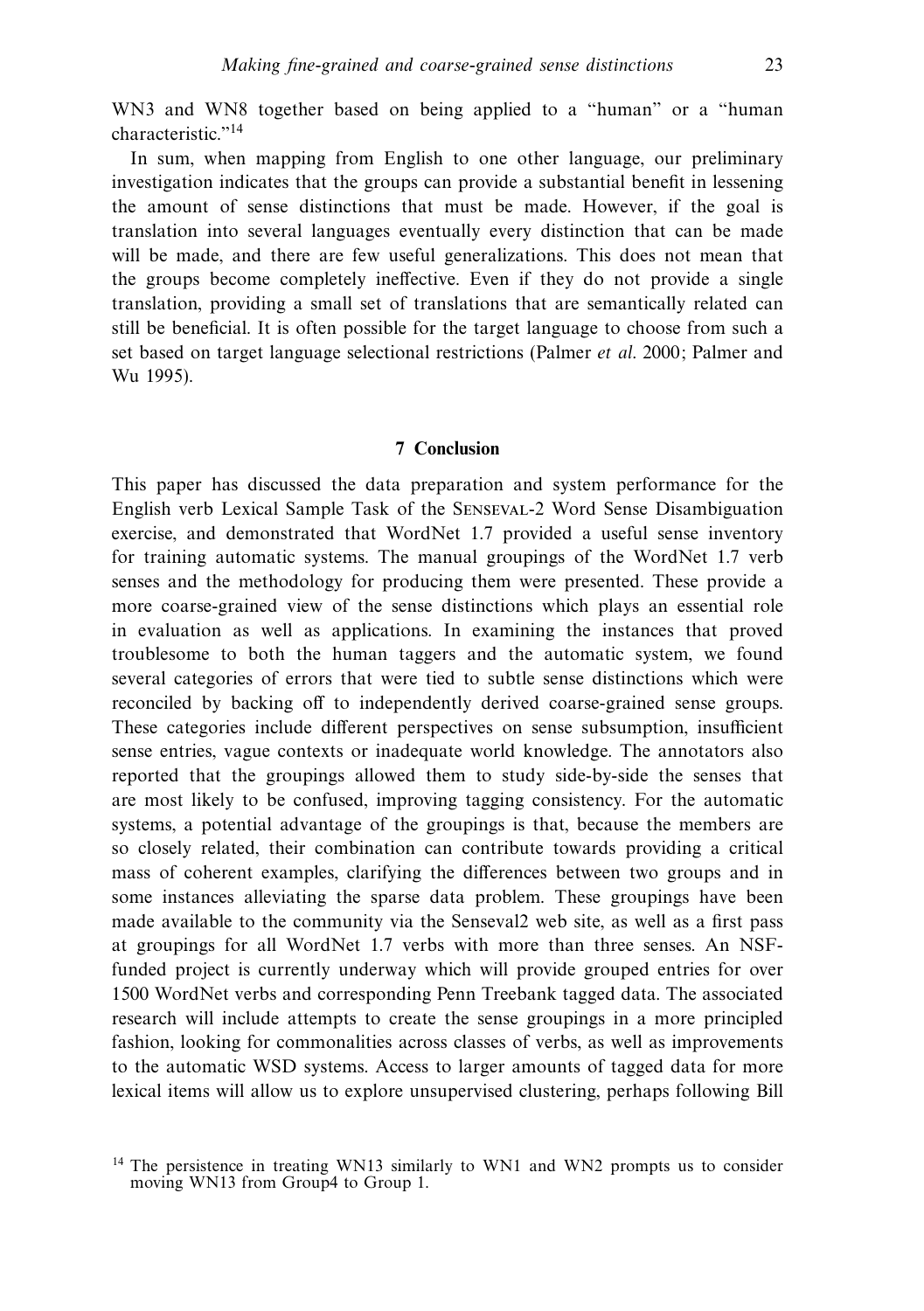Dolan's lead (Dolan 1994), and bearing in mind that automatic techniques do not have access to all the relevant information.

Lexicographers have long recognized that many natural occurrences of polysemous words are embedded in underspecified contexts and could correspond to more than one specific sense. There will also always be gaps in inventories and available world knowledge. In such cases both manual and automatic tagging discrepancies are inevitable. Annotators and automatic systems need the option of selecting, as an alternative to an explicit sense, either a group of specific senses or a single, broader sense, where specific meaning nuances are subsumed (Palmer 1990). Although present to some degree in the hierarchical entries of traditional dictionaries, these have previously played only a small role in WordNet. The verb groupings presented here represent an important step in the direction of making WordNet more effective in computational applications such as cross-lingual information retrieval (Lee et al. 2004) and machine translation. These sense groupings can be guided and enhanced by the analysis of inter-annotator disagreements and the development of more principled sense distinction criteria. Comparing the annotations of an automatic system with that of a human tagger provides further insights into the nature of the relationships between senses from a computational perspective, and brings into focus the similarity in criteria being used by both humans and machines. There is no claim that the groupings presented here are correct in any absolute sense, but simply that they are of practical use. There could be alternative groupings that might prove equally useful, or even more useful, for particular types of applications.

#### **Acknowledgments**

This work has been supported by National Science Foundation Grants NSF-9800658, VerbNet, NSF-9910603, ISLE, NSF-0415923, WED, the DTO-AQUAINT NBCHC040036 grant under the University of Illinois subcontract to University of Pennsylvania 2003-07911-01 and DARPA grant N66001-00-1-8915 at the University of Pennsylvania, as well as the CIA (contract number 2000\*SO53100\*000). We would also like to thank Scott Cotton for system infrastructure support, Joseph Rosenzweig for building the annotation tool, and Lauren Delfs and Susanne Wolff for the manual annotation for Senseval-2.

Any opinions, findings, and conclusions or recommendations expressed in this material are those of the author(s) and do not necessarily reflect the views of the National Science Foundation, DARPA, the CIA or the DTO.

## **References**

Asprejan, J. D. (1974) Regular polysemy. Linguistics, **142**: 5–32.

Atkins, B. T. S. and Levin, B. (1991) Admitting impediments. In: U. Zernik, editor, Lexical Acquisition: Exploiting On-Line Resources to Build a Lexicon, pp. 233–262. Lawrence Erlbaum.

Berger, A. L., Della Pietra, S. A. and Della Pietra, V. J. (1996) A maximum entropy approach to natural language processing. Computational Linguistics, **22**(1).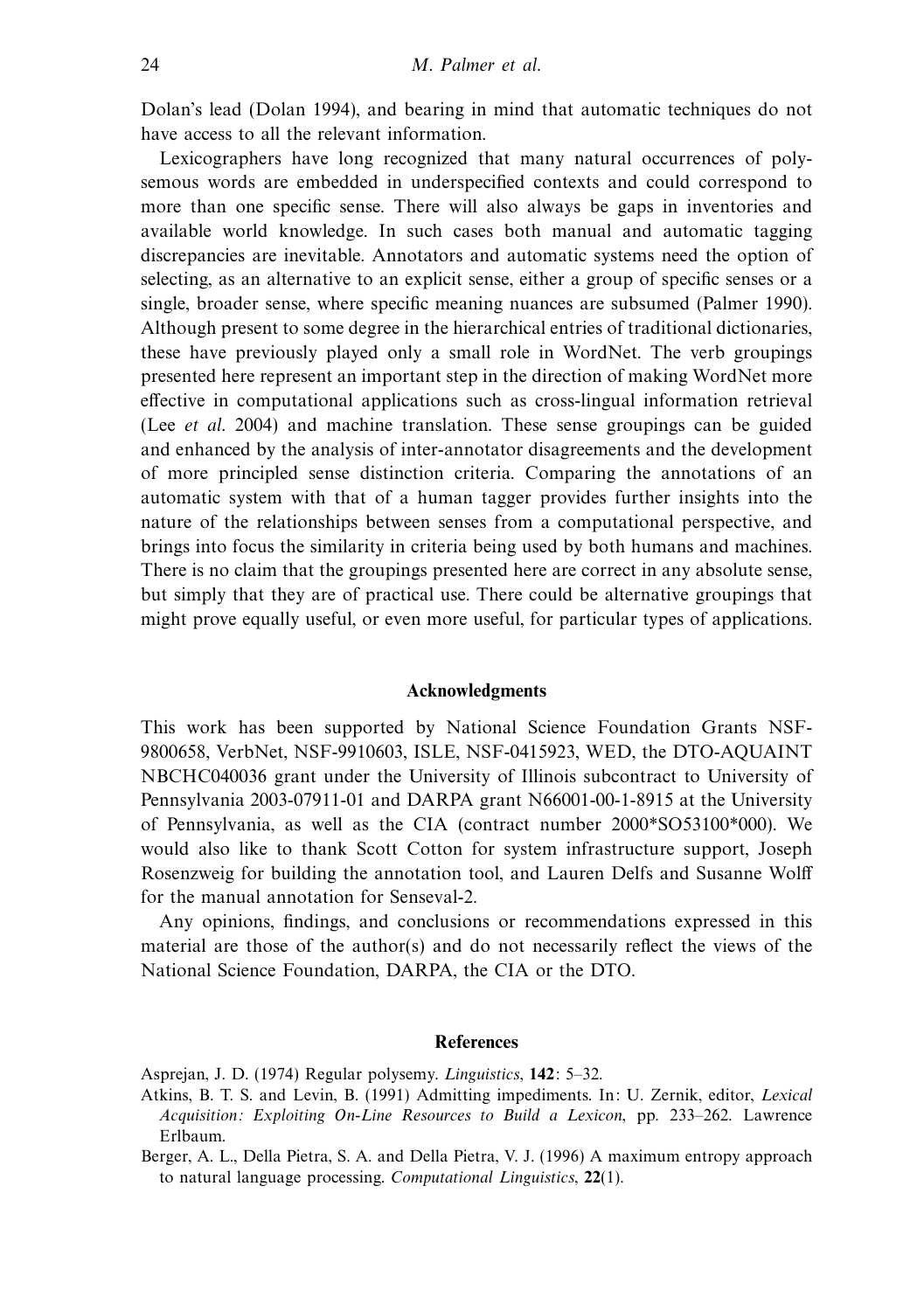- Bikel, D. M., Miller, S., Schwartz, R. and Weischedel, R. (1997) Nymble: A high-performance learning name-finder. Proceedings of the Fifth Conference on Applied Natural Language Processing, Washington, DC.
- Calzolari, N. and Corazzari, H. (2000) Romanseval: Framework and results for italian. Computers and the Humanities, **34**(1–2).
- Chodorow, M., Leacock, C. and Miller, G. A. (2000) A topical/local classifier for word sense identification. Computers and the Humanities, **34**(1–2).
- Collins, M. (1997) Three generative, lexicalised models for statistical parsing. Proceedings of the 35th Annual Meeting of the Association for Computational Linguistics, Madrid, Spain.
- Cruse, D. A. (1986) Lexical Semantics. Cambridge University Press.
- Dang, H. T. (2004) Investigations into the Role of Lexical Semantics in Word Sense Disambiguation. PhD thesis, University of Pennsylvania.
- Dang, H. T. and Palmer, M. (2002) Combining contextual features for word sense disambiguation. SIGLEX Workshop on Word Sense Disambiguation, in conjunction with the 40th Meeting of the Association for Computational Linguistics, (ACL-02), Philadelphia, PA.
- Dang, H. T., Chia, C., Chiou, F. and Palmer, M. (2002) Simple features for chinese word sense disambiguation. Proceedings of the 19th International Conference on Computational Linguistics, COLING-02, Taipei, Taiwan.
- Dang, H. T., Kipper, K. and Palmer, M. (2000) Integrating compositional semantics into a verb lexicon. Proceedings of the Eighteenth International Conference on Computational Linguistics (COLING-2000), Saarbrücken, Germany.
- Dang, H. T., Kipper, K., Palmer, M. and Rosenzweig, J. (1998) Investigating regular sense extensions based on intersective levin classes. Proceedings of Coling-ACL98, Montreal, Canada.
- Dolan, W. B. (1994) Word sense ambiguation: clustering related senses. Proceedings of the 15th International Conference on Computational Linguistics, COLING'94, Kyoto, Japan.
- Edmonds, P. and Cotton, S. (2001) SENSEVAL-2: Overview. Proceedings of SENSEVAL-2: Second International Workshop on Evaluating Word Sense Disambiguation Systems, Toulouse, France.
- Fellbaum, C. (1998a) The organization of verbs and verb concepts in a semantic net. In: P. Saint-Dizier, editor, Predicative Forms in Natural Language and in Lexical Knowledge Bases. Dordrecht.
- Fellbaum, C. (editor) (1998b) Wordnet: An Electronic Lexical Database. MIT Press.
- Fellbaum, C., Grabowski, J. and Landes, S. (1997) Analysis of a hand-tagging task. Proceedings of the ACL/Siglex Workshop, Somerset, NJ.
- Fellbaum, C., Grabowski, J. and Landes, S. (1998) Performance and confidence in a semantic annotation task. In: C. Fellbaum, editor, WordNet. MIT Press.
- Fellbaum, C., Palmer, M., Dang, H. T., Delfs, L. and Wolf, S. (2001) Manual and automatic semantic annotation with WordNet. Proceedings of the Workshop on WordNet and Other Lexical Resources, Pittsburgh, PA.
- Fellbaum, C., Delfs, L., Wolf, S. and Palmer, M. (2005) Word meaning in dictionaries, corpora, and the speaker's mind. In: Barnbrook, G., Danielsson, P. and Mahlberg, M. (Eds.), Meaningful Texts: The Extraction of Semantic Information from Monolingual and Multilingual Corpora. Birmingham University Press.
- Geeraerts, D. (19993) Vagueness's puzzles, polysemy's vagaries. Cognitive Linguistics, **4**(3): 223–272.
- Hanks, P. (1996) Contextual dependency and lexical sets. Int. J. Corpus Linguistics, **1**(1).
- Hanks, P. (2000) Do word meanings exist? Computers and the Humanities, **34**(1–2): 171–177.
- Ide, N. (2000) Cross-lingual sense determination: Can it work? Computers and the Humanities, **34**(1–2): 223–234.
- Ide, N. and Véronis, I. (1998) Introduction to the special issue on word sense disambiguation. Computational Linguistics J. **24**(1).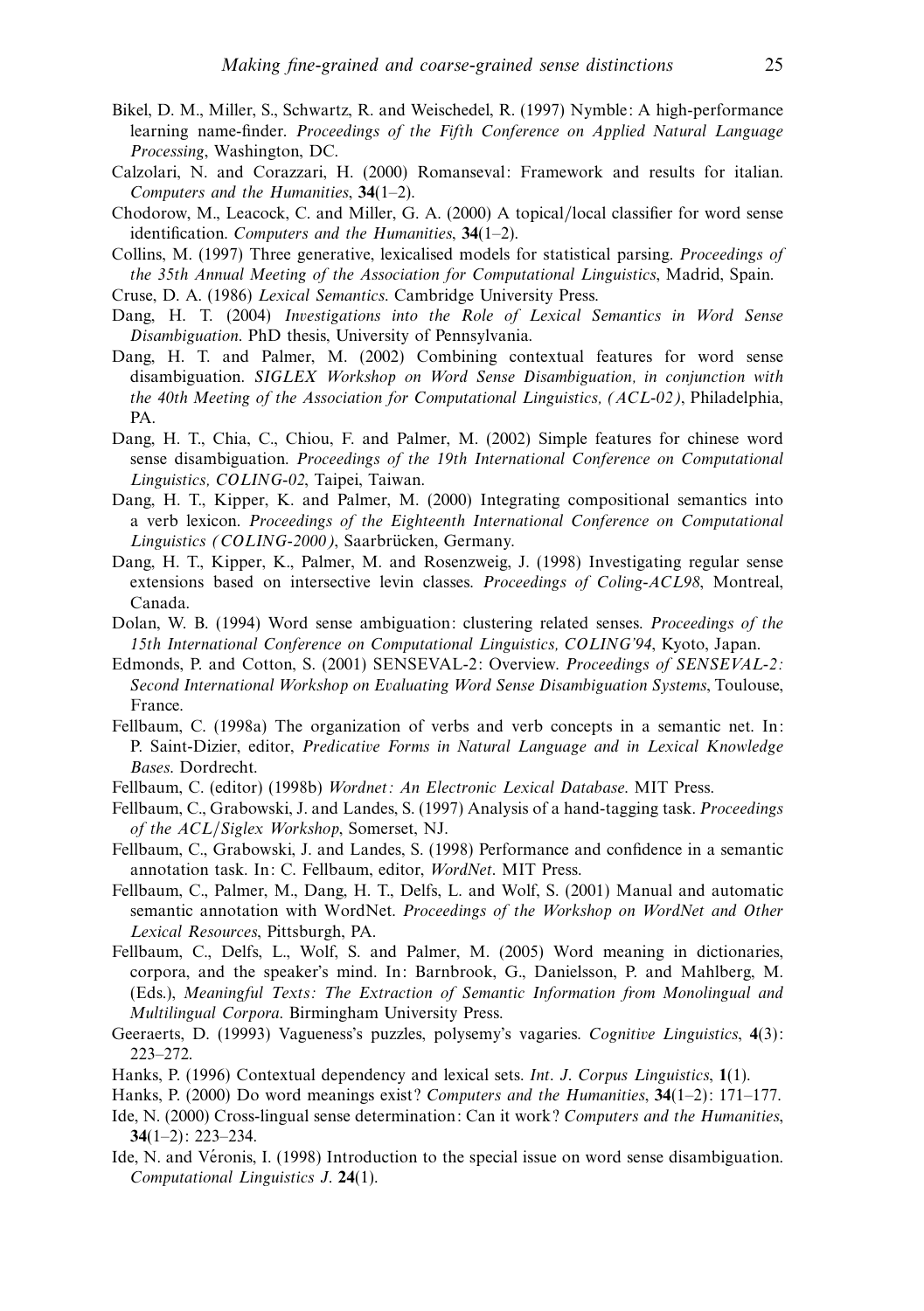Jones, K. S. (1986) Synonymy and Semantic Classification. Edinburgh University Press.

- Kilgarriff, K. (1997) I don't believe in word senses. Computers and the Humanities, **31**(2).
- Kilgarriff, A. (2001) English lexical sample task description. *Proceedings of SENSEVAL-2*: Second International Workshop on Evaluating Word Sense Disambiguation Systems, Toulouse, France.
- Kilgarriff, A. and Palmer, M. (2000) Introduction to the special issue on senseval. Computers and the Humanities, **34**(1–2): 1–13.
- Kilgarriff, A. and Rosenzweig, J. (2000) Framework and results for English SENSEVAL. Computers and the Humanities, **34**(1–2).
- Kingsbury, P. and Palmer, M. (2002) From TreeBank to PropBank, Third International Conference on Language Resources and Evaluation, LREC-02, Las Palmas, Canary Islands, Spain, May 28–June 3, 2002.
- Kipper, K., Dang, H. T. and Palmer, M. (2000) Class-based construction of a verb lexicon. Proceedings of the Seventh National Conference on Artificial Intelligence (AAAI-2000), Austin, TX.
- Kipper, K., Snyder, B. and Palmer, M. (2004) Using prepositions to extend a verb lexicon. Computational Lexical Semantics Workshop, held in conjunction with HLT/NAACL-04, Boston, MA.
- Krishnamurthy, R. and Nicholls, D. (2000) Peeling an onion: the lexicographer's experience of manual sense-tagging. Computers and the Humanities, **34**(1–2).
- Lee, J.-H., Kang, I.-S. and Na, S.-H. (2004) Influence of disambiguation on cross-language information retrieval. In the Proceedings of the First International Joint Conference on Natural Language Processing (IJCNLP-04), Hainan Island, China.
- Lesk, M. (1986) Lexical disambiguation using simulated annealing. Proceedings 1986 SIGDOC Conference.
- Levin, B. (1993) English Verb Classes and Alternations A Preliminary Investigation, University of Chicago Press, Chicago, IL.
- Lin, D. (1998) Automatic retrieval and clustering of similar words. Proceedings of Coling-ACL98, Montreal, Canada.
- Marcus, M., Santorini, B. and Marcinkiewicz, M. A. (1993) Building a large annotated corpus of english: the penn treebank. Computational Linguistics, **19**(2).
- Mihalcea, R. and Moldovan, D. I. (2001) Automatic generation of a coarse grained wordnet. Proceedings of NAACL 2001 Workshop on WordNet and Other Lexical Resources.
- Mihalcea, T. C. R. and Kilgarriff, A. (2004) The senseval-3 english lexical sample task. In Proceedings of Senseval-3: The Third International Workshop on the Evaluation of Systems for the Semantic Analysis of Text, held in conjunction with ACL-04, pages 25–28, Barcelona, Spain, July 2004.
- Miller, G. A. and Fellbaum, C. (1991) Semantic networks of english. Lexical and Conceptual Semantics, Cognition Special Issue, pp. 197–229.
- Miller, G., Beckwith, R., Fellbaum, C., Gross, D. and Miller, K. (1990) Five papers on wordnet. Technical Report 43, Cognitive Science Laboratory, Princeton University.
- Ng, H. T., Wang, B. and Chan, Y. S. (2003) Exploiting parallel texts for word sense disambiguation. Proceedings of the 41st Annual Meeting of the Association for Computational Linguistics, Saporo, Japan.
- Palmer, M. (1990) Customizing verb definitions for specific semantic domains. Machine Translation, **5**.
- Palmer, M. and Light, M. (1999) Introduction to the special issue on semantic tagging. Natural Language Engineering, **5**(2).
- Palmer, M. and Wu, Z. (1995) Verb semantics for english-chinese translation. Machine Translation, **10**: 59–92.
- Palmer, M., Dang, H. T. and Rosenzweig, J. (2000) Sense Tagging the Penn Treebank. Proc. of the 2nd International Conference on Language Resources and Evaluation (LREC-2000), Athens, Greece.